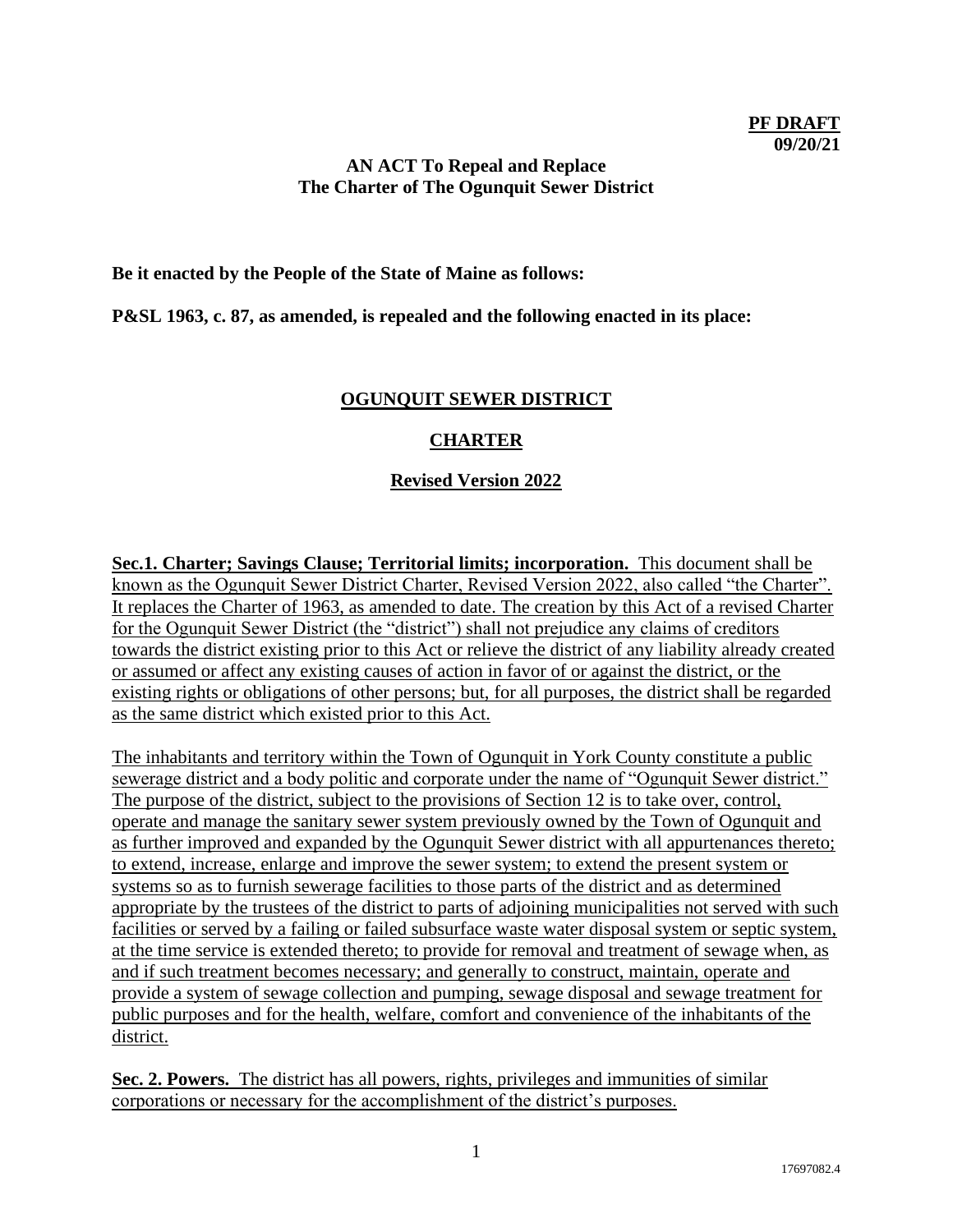**Sec. 3. Authority to construct and maintain.** Within the territory and the territory of any adjoining municipality, the Ogunquit Sewer district is authorized to lay pipes, drains, sewers and conduits, and to take up, repair and maintain the same or to contract for the same to be done in, along and through any public or private ways and public grounds and in, along and through lands of any person or corporation as provided in this Charter, to and into tidal waters, rivers, watercourses or treatment works or into any drain or sewer now or hereafter built that empties into tidal waters, rivers, watercourses or treatment works, the discharge from the tidal waters, river, watercourses or treatment works to be at such points consistent with the requirements of public health that are found convenient and reasonable for the district and the flow of existing watercourses; to construct and maintain treatment works, pumping situations, basins, reservoirs, flush tanks and such other appliances for collecting, holding, purifying, distributing and disposing of sewage matter and industrial waste and, subject to Section 12, of surface and waste water, all as may be necessary or proper: and in general, do any or all other things necessary or incidental to accomplish the purposes of this Charter.

**Sec. 4. Sewer extensions.** Sewer extensions are governed by the Maine Revised Statutes, Title 38, section 1042.

**Sec. 5. Authority to acquire and hold property; right of eminent domain conferred.** Upon acceptance of this Charter, and subject to Section 12, title to all public sewers in the Town of Ogunquit other than sewers used exclusively for storm or surface water drainage remain with and forth with pass to and are vested in the district, and the district shall maintain and operate the same. Upon approval, title to all plans, maps, specifications and data relating to the existing public sewers and, subject to any obligation of the Town of Ogunquit to the United States of America or any agency of the United States of America, all plans, maps, specifications and data relative to any proposed improvement or expansion of the sanitary sewer system of Town of Ogunquit remain with and pass to the district. The district is authorized and empowered to acquire and hold real and personal property necessary or convenient for the purposes of this Charter, and is expressly granted the right of eminent domain, and for the purposes of this Charter, is authorized to take and hold, either by exercising its right of eminent domain, or by purchase, lease or otherwise, as for public uses any land, real estate, easements or interests in that land, real estate or easements, and any sewers, drains or conduits and any sewer or drainage rights necessary for constructing, establishing, maintaining and operating sewers, drains, reservoirs, flush tanks, manholes, catch basins, treatment works, pumping stations and other appliances and property used or useful for collecting, holding, purifying, distributing and disposing of sewage matter and commercial and industrial waste and surface and waste waters. Nothing in this Section may be construed as authorizing the district to take by right of eminent domain any of the property or facilities of any other public utility used or acquired for future use by the owner of thereof in the performance of a public duty, unless expressly authorized by a special Act of the Legislature. The reference to "other public utility" in this Charter shall not be construed to imply that the district is a public utility for purposes of Maine Revised Statutes, Title 35-A.

**Sec. 6. Procedures under eminent domain, condemnation, damages and appeals.** In exercising from time to time the right of eminent domain conferred upon it, the district, by its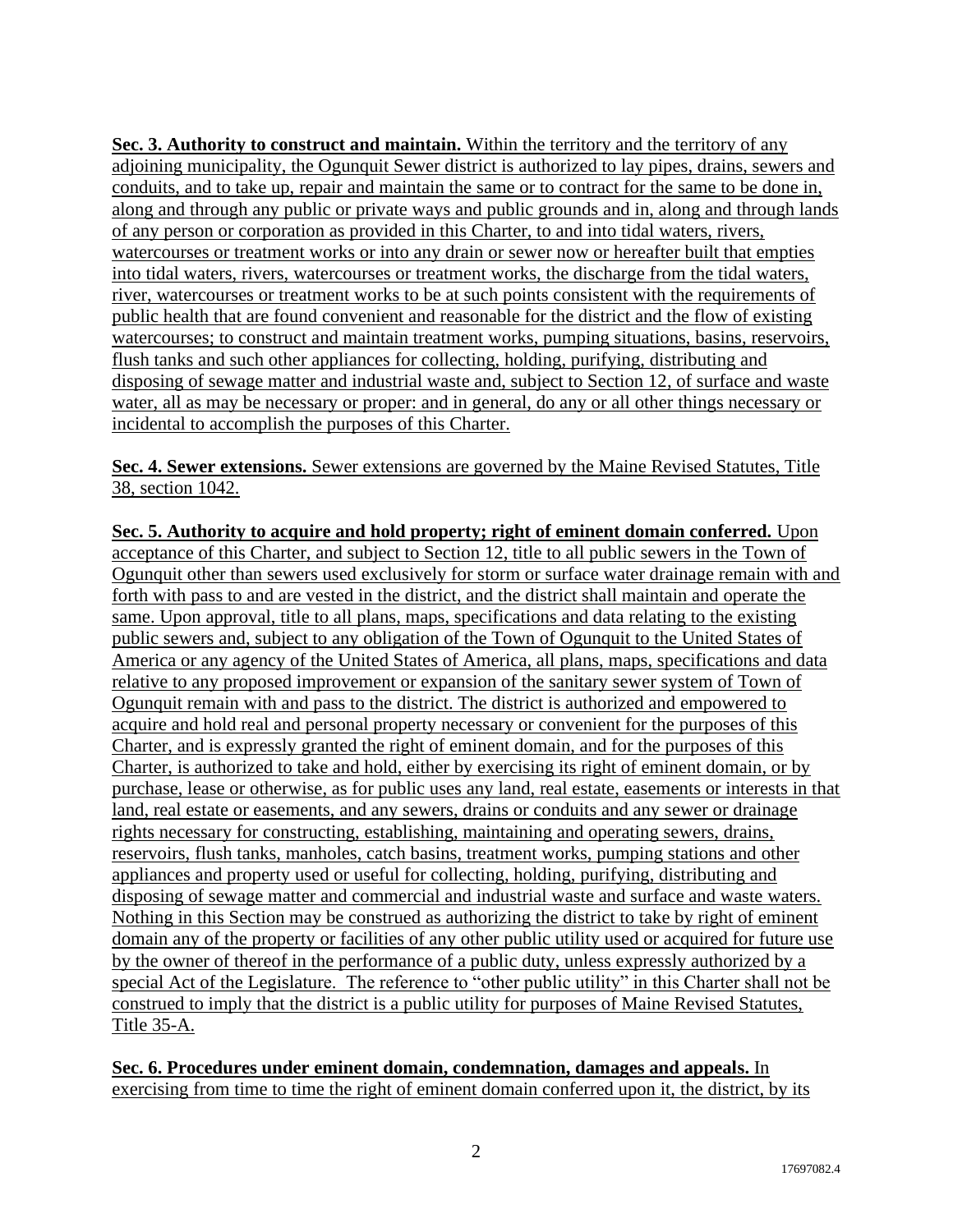board of trustees, shall proceed in accordance with and is subject to the limitations set forth in the eminent domain procedures set forth in Maine Revised Statutes, Title 38, section 1040.

**Sec. 7. Limitations on crossing a public utility.** If a sewer line of the district crosses the property or line of any other public utility, unless consent is given by the other public utility as to place, manner and conditions of the crossing within 30 days after consent is requested by the district, the Public Utilities Commission shall determine the place, manner and conditions of the crossing and all work on the property of the public utility must be done under the supervision and to the satisfaction of the public utility, but at the expense of the district. If a sewer line of the district crosses the property or line of a railroad corporation, the procedure is the same as for crossing the property of a public utility, except that the Department of Transportation shall determine the place, manner and conditions of the crossing. Nothing in this Section may be construed as authorizing the district to take by right of eminent domain any of the property or facilities of any other public utility used or acquired for future use by the owner of the public utility in the performance of a public duty, unless expressly authorized by act of the Legislature.

**Sec. 8. Rights of abutters or others to enter sewer system.** Any person may enter his private sewer into any sewer of the district while the same is under construction and before completion of said sewer at the point of entry, and before an entrance charge is established, on obtaining a permit in writing from the trustees; but after the sewer is completed to the point of entry and an entrance charge established on that location, no person shall enter his private sewer into such sewer until he has paid the entrance charge and obtained a permit in writing from the trustees as aforesaid. All such permits shall be recorded by the clerk of the district in its records before the same are issued.

**Sec. 9. Contracts authorized.** In order to carry out its purposes, the district is authorized to contract with persons, corporations, districts and other municipalities both inside and outside the boundaries of the district, with the State and the United States Government or any agency of either and with private contractors, to provide for disposal of sewage and commercial and industrial waste and storm and surface water through the district's system and through the system of a person, corporation, district or other municipality; and every other district and municipality of the State is authorized to contract with the district for the collection, distribution, treatment and disposal of sewage and commercial and industrial waste and storm and surface water.

**Sec. 10. Lease of property.** The district's lease of its property is governed by the Maine Revised Statutes, Title 38, section 1045.

**Sec. 11. Conditions for carrying out work.** If the district enters, digs up or excavates a public way or other land for the purpose of laying or maintaining its sewers, drains or pipes, constructing or maintaining manholes or catch basins or their appurtenances or for any other purpose, the work must be done expeditiously, and on completion of the work the district shall restore the way or land to the condition it was in prior to such work or to a condition equally as good. If the character of the work is such as to endanger travel on any public way, the municipal officers of the municipality in which the work is being done may order a temporary closing of the way and of any intersecting way upon request of the district, and the way remains closed to public travel until the municipal officers determine it restored to a condition safe for traffic.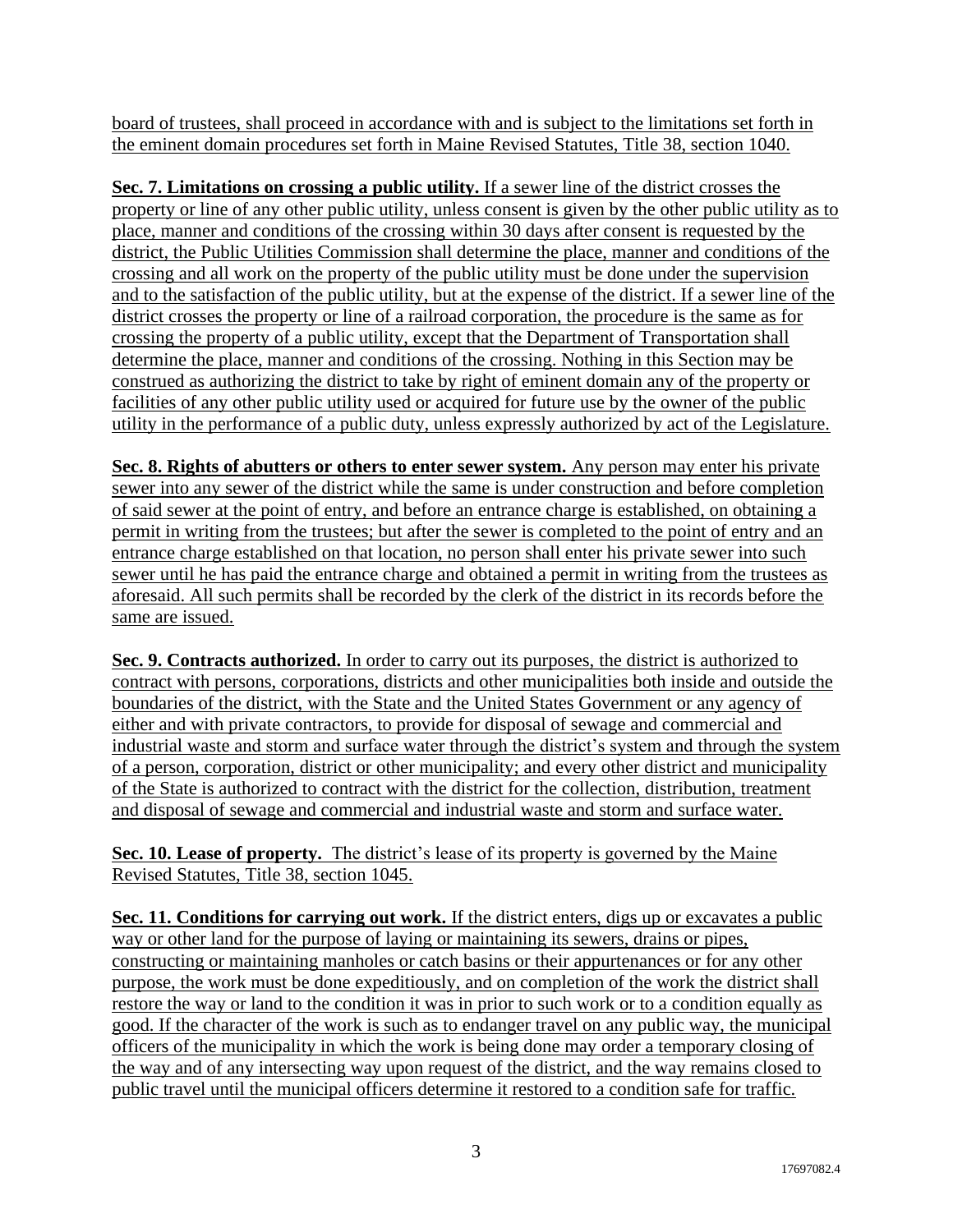**Sec. 12. Surface water facilities; joint facilities; separation of same.** Any other provision of this Charter to the contrary notwithstanding, the district is under no duty or obligation to construct, maintain, improve, extend or provide drains, pipes, catch basins or any other facilities for storm or surface water drainage, and all drains, pipes, catch basins or other facilities owned by the Town of Ogunquit and used exclusively for storm or surface water drainage remain the property of the Town of Ogunquit, and no drain, pipe, catch basin or other facility may be transferred to the district to be maintained and operated by the district without the joint approval of the over seers of the Town of Ogunquit and the trustees of the district. Any sewer or drain owned by the Town of Ogunquit at the time of acceptance of this Charter and used for both sanitary sewage disposal and storm and surface water drainage passes to and is vested in the district, and the district is entitled to charge the Town of Ogunquit for the use of the same for storm or surface water drainage at such rates as the trustees may determine. No additional catch basins or other facilities draining into any such combined sewer or drain may be constructed without the approval of the trustees. If and when the district constructs and provides a sewer or drain that permits separation of sanitary sewage previously disposed of through any such combined sewer or drain, the district, by vote of the trustees, shall transfer and convey back to the Town of Ogunquit the facilities for storm and surface water drainage.

**Sec. 13. Free access to premises.** The officers or agents of the district shall have free access to all premises served by its sewers, at all reasonable hours, for inspection of plumbing and sewage fixtures, to ascertain the quality and quantity of sewage discharged and the manner of discharge, and to enforce the provisions of this Charter and the rules and regulations prescribed by the trustees hereunder.

**Sec. 14. Connection of private sewers.** Notwithstanding anything to the contrary in the Maine Revised Statutes, Title 38, section 1046, subsection 3, every building within the district intended for human habitation or occupancy or with facilities for discharge or disposal of sewage or commercial or industrial waste that is accessible to a sewer or drain of the district must have a sanitary sewer or drainage system that must be connected with the sewer or drain of the district by the owner or person against whom taxes on the premises are assessed in the most direct manner possible within 90 days after receiving a request for connection from the district or within such further time as the trustees of the district may grant and, if feasible, with a separate connection for each building. An existing building that is already served by a private sewer system is not required to connect with any sewer or drain of the district as long as the private sewer or drainage system functions in a satisfactory and sanitary manner and does not violate any applicable law or ordinance applicable to the connection with a sewer or drain or a sewer district or any applicable requirements of the state plumbing code, as determined by the municipal plumbing inspector or the plumbing inspector's alternate or, in the event that both are trustees or employees of the district, the Department of Health and Human Service, Division of Health Engineering. Notwithstanding anything to the contrary in the Maine Revised Statutes, Title 38, Section 1046, a building is considered to be accessible to a sewer or drain of the district for the purposes of this Section if that building or any private sewer or drain directly or indirectly connected to the building, or carrying sewage or commercial or industrial waste from the building, is at any point or may at some point come within 150 feet of a sewer or drain of the district, except that nothing in this Section requires the owner of any building to acquire any real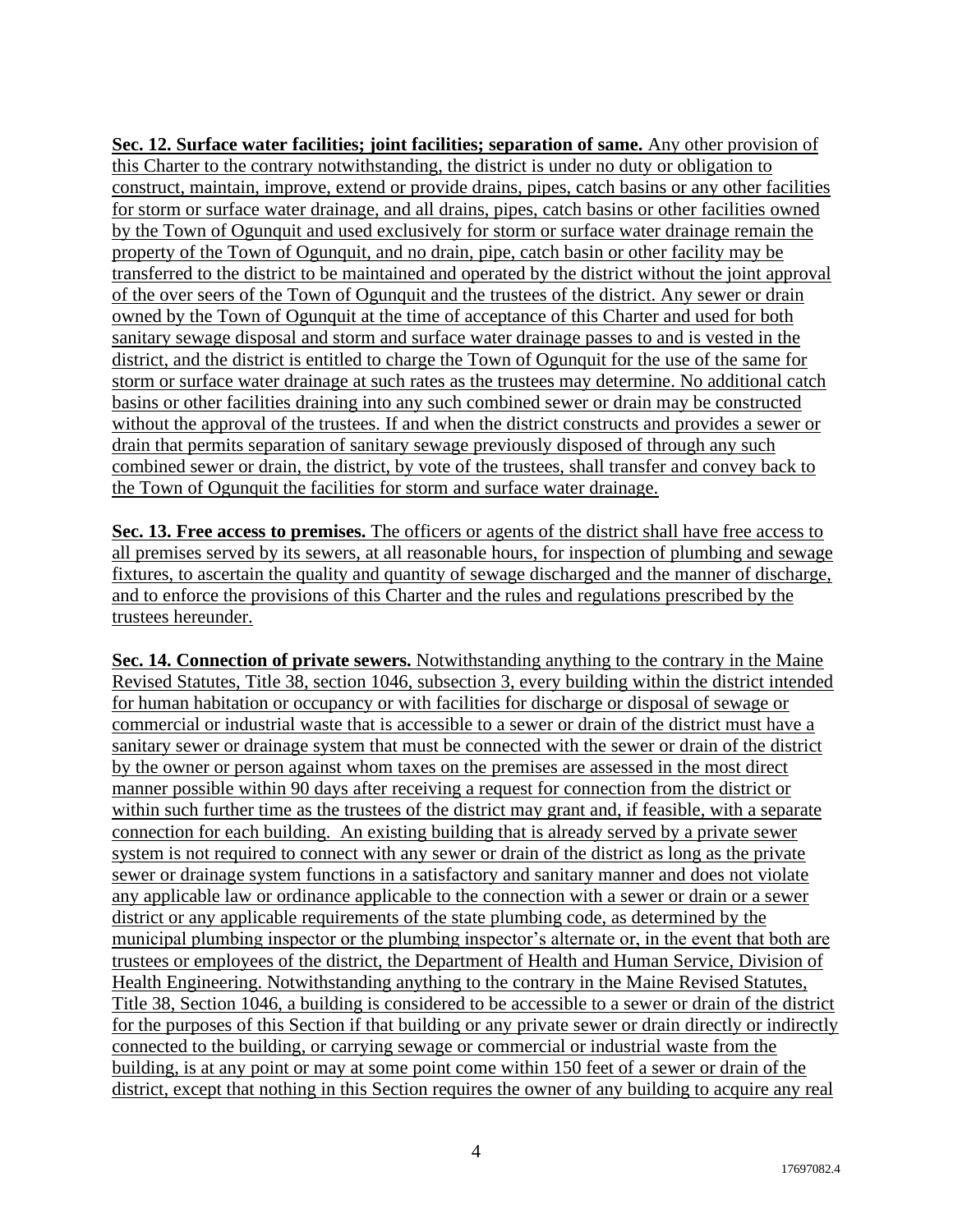property or easement for the sole purpose of making that connection.

## **Sec. 15. Sanitary provisions, standards, rules, regulations, bylaws and penalty for**

**violations.** The district is authorized to adopt standards, establish and amend reasonable rules, regulations and bylaws for the proper management of the affairs of the district and perform other acts within the powers delegated by law to the trustees. Any person who places, discharges or leaves an offensive or injurious matter or material on or in the conduits, catch basins or receptacles of the district contrary to its rules or regulations, or willfully injures any conduit, pipe, reservoir, flush tank, catch basin, manhole, outlet, engine, pump or other property held, owned or used by the district for the purposes of this Charter is liable to pay twice the amount of the damages to the district, to be recovered in a civil action; and such person, on conviction of any of the acts or willful injury described in this Section and any person who violates Sections 13 or 14, may be punished by a fine of up to \$1000 per day. The district may seek in a civil action injunctive relief from an industrial or commercial user that violates a pretreatment standard or requirement administered by the district. The district may seek a civil penalty of up to \$1,000 per day per day for each violation by an industrial or commercial user of a pretreatment standard or requirement.

#### **Sec. 16. Trustees and officer; tenure of office; annual meetings; election to office; organization; vacancies; bylaws; compensation.** All of the affairs of the district are managed by a board of 3 trustees, residents of the district, who are chosen as provided in this Section.

The district is managed by a board of trustees, the members of which are elected at an annual election to be held at the same time as and in conjunction with the Town of Ogunquit's annual election. In the event that the Town of Ogunquit does not hold an annual election, the district shall arrange for an annual election to fill the trustee position that ends in that year and to fill any vacancies in the office of trustee. The trustees serve staggered 3-year terms so that, except in the event of vacancies, only one trustee position is the subject of an annual election. The 3-year term of office for each trustee commences on the date of the district's annual meeting following the trustees election and ends 3 years later on the day immediately preceding the date of the district's annual meeting.

Vacancies in the office of trustee must be filled by appointment by the remaining trustees until the next annual election. If at an annual election there exists a vacancy in an unexpired term, a trustee must be elected to fill the vacancy for the unexpired term and the voters of the district shall cast their ballots as prescribed in this Section, voting for as many candidates as there are offices to be filled.

Trustees must be residents of the district. When a trustee ceases to be a resident of the district, that trustee vacates the office as trustee. All trustees, if residents of the district are eligible for reelection or reappointment.

The nomination of all candidates for trustee to be elected as provided by this Charter must be by nomination papers signed in the aggregate for each candidate by no fewer than 25 qualified voters resident in the district. Each voter signing a nomination paper shall make that voter's signature in person, and each voter may subscribe to as many nominations as there are trustees to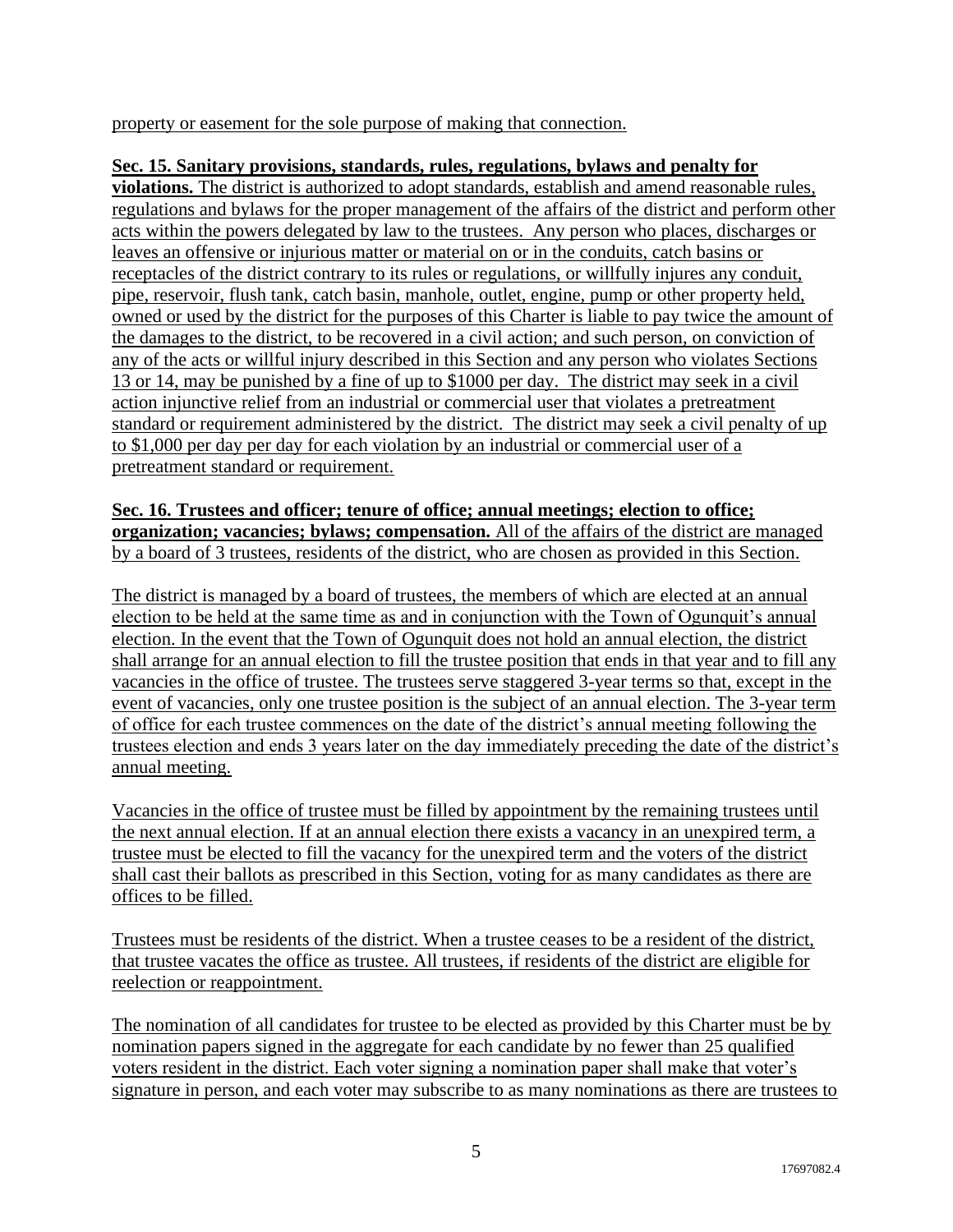be elected in the district and no more. The nomination papers, before being filed, must be submitted to the clerk of the Ogunquit Sewer district, who shall certify on the nomination papers that number of the signatures that are names of qualified voters resident in the district. One of the signers to each separate paper shall swear to the truth on the paper, and the certificate of that oath must be annexed to or made upon the nomination papers. The nomination papers must be filed with the clerk of the Ogunquit Sewer District not less than 14 days, exclusive of Sundays previous to the day of the election. With the nomination papers must also be filed the consent in writing of the person or persons nominated. All nomination papers, being filed and being in apparent conformity with the provisions of this Section, are determined to be valid. If not in apparent conformity, they may be seasonably amended under oath. If a candidate who has been duly nominated under the provisions of this Section dies before the day of election, or withdraws in writing, or removes that candidate's place of residence from the district, the vacancy may be supplied in the manner provided in this Section for the nominations, except that the time limit for filing the nomination papers does not apply. The name so supplied for the vacancy must, if the ballots have not been printed, be placed on the ballots instead of the original nomination; or if the ballots have been printed, new ballots containing the new nomination must, if practical, be furnished, or slips containing the new nomination must be printed under the direction of the district clerk and must be pasted upon the ballots and over the name of the candidate whose nomination has been vacated pursuant to this Section, and becomes part of the ballots as if originally printed on the ballots. The ballot in the district must contain the names of all candidates so nominated in the district alphabetically arranged, printed in one column under the heading "For Trustee of Ogunquit Sewer District." Above the heading must be printed "Vote for….. (the number to be elected to be inserted). Make a cross or a check mark to the right of the name(s) voted for." As many blank spaces must be left after the names of the candidates as there are trustees to be elected in which the voter may, by writing, insert the name of any person or persons for whom the voter desires to vote. In preparing the voter's ballot the voter shall mark a  $\frac{\text{cross (X) or a check mark (V) against and to the right of the names on the ballot as the voter}$ desires to vote for, not to exceed the number of trustees so to be elected in the district. The result of the election must be declared by the trustees of the district and due certificate of the result filed with the clerk of the Town of Ogunquit.

As soon as convenient after the regularly scheduled annual election, and after the appointment of a new trustee to fill a vacancy on the board of trustees, the board of trustees shall organize by election from their own members a chair, treasurer and clerk. The trustees may adopt and establish bylaws, consistent with the laws of the State of Maine and the United States, as may be necessary for their own convenience and the proper management of the affairs of the district, and perform any other acts within the powers delegated to them by law.

The trustees from time to time may choose and employ, and fix the compensation of, any other necessary officers and agents who serve at their pleasure. The treasurer shall furnish bond or appropriate insurance coverage in such sum and with such sureties as the trustees approve, the cost of the bond or insurance coverage to be paid by the district.

Members of the board of trustees are eligible to serve in any office under the board. The trustees of the district shall receive compensation as recommended by the trustees and approved by majority vote of the municipal officers in municipalities representing a majority of the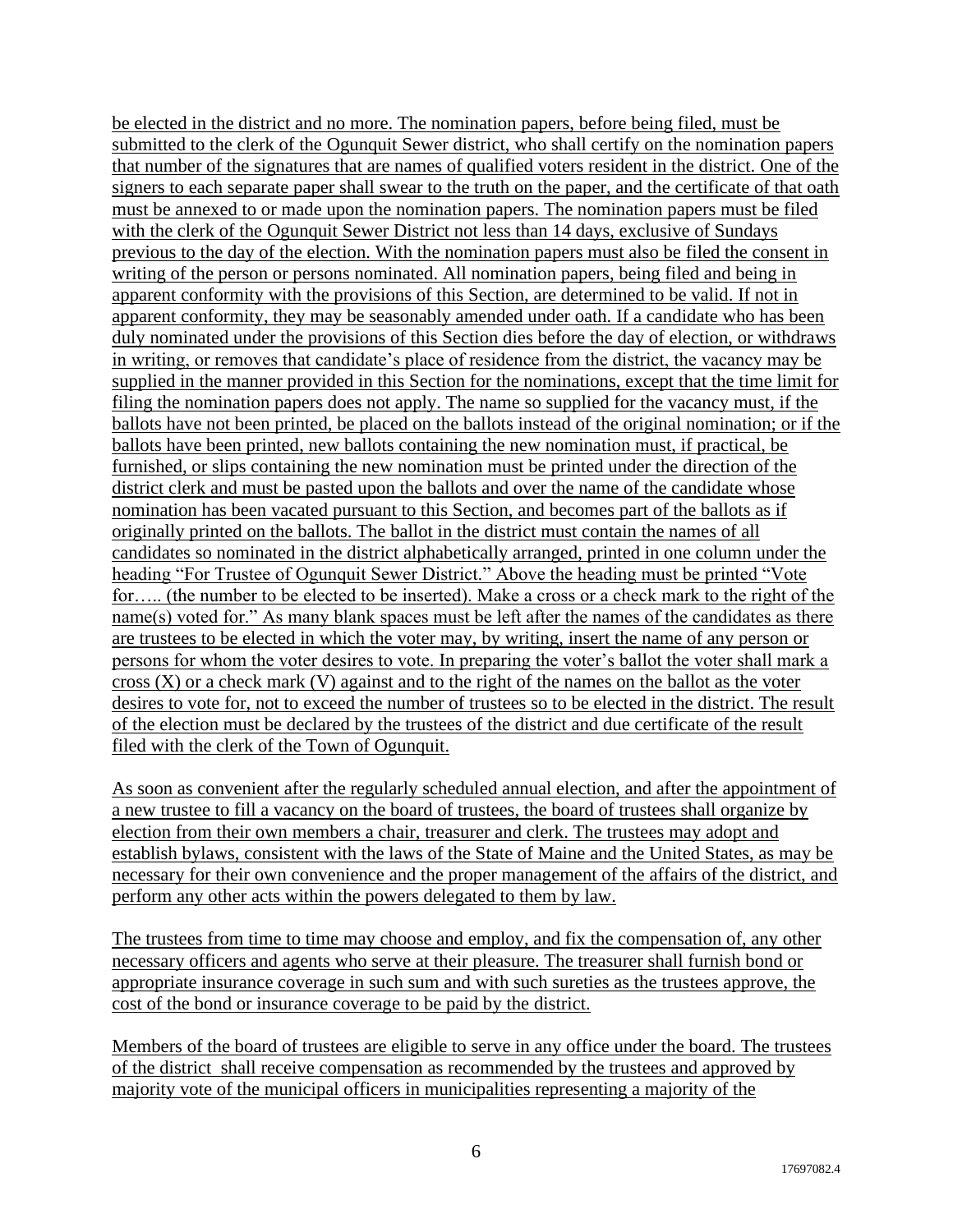population within the district, including compensation for any duties they perform as officers as well as for their duties as trustees. Certification of the vote most be recorded with the Secretary of State and recorded in the bylaws. Compensation for duties as trustees must be based on an amount specified in the bylaws for each meeting actually attended plus reimbursement for travel and expenses, with the total not to exceed a specific amount as specified in the bylaws. Compensation schedules in effect on January 1, 2013 continue in effect until changed.

The trustees are sworn to the faithful performance of their duties, which include the duties of any member who serves as clerk or clerk pro tem. They shall make and publish an annual report, including a report of the treasurer, and such report may be included in, and published as part of, the Town of Ogunquit's report.

The annual meeting of the district, which is different than the Town of Ogunquit's annual meeting, must be held at an hour, date and place designated by resolution of the board of trustees. At the annual meeting of the district, the trustees shall elect a chair, a treasurer and a clerk to serve for the ensuing year and until their successors are elected and qualified.

The board of trustees shall adopt a budget for the next fiscal year of the district following an opportunity for public comments on the budget.

**Sec. 17. Recall.** Trustees of the district may be recalled in accordance with the following provisions.

1. Petition. The qualified electors of the district may petition for the recall of any trustee after the first year of the term for which the trustee is elected by filing a petition with the municipal clerk of the Town of Ogunquit, demanding the recall of the trustee. A trustee may be subject to recall for misfeasance, malfeasance or nonfeasance in office. The petition must be signed by a number of electors of the district equal to at least 25% of the vote cast for the office of Governor at the last gubernatorial election within the Town of Ogunquit. The recall petition must state the reason for which removal is sought.

2. Calling a special election. Within 3 days after the petition is offered for filing, the municipal clerk of the Town of Ogunquit shall determine by careful examination whether the petition is sufficient and so state in a certificate attached to the petition. If the petition is found to be insufficient, the certificate must state the particulars creating the insufficiency. The petition may be amended to correct any insufficiency within 5 days following the affixing of the original certificate. Within 2 days after the offering of the amended petition for filing, the petition must again be carefully examined to determine sufficiency and a certificate stating the findings must be attached. Immediately upon finding an original or amended petition sufficient, the municipal clerk of the Town of Ogunquit shall file the petition and call a special election within the district to be held in accordance with applicable provisions of Section 16 not less than 40 days nor more than 45 days from the filing date. The municipal clerk of the Town of Ogunquit shall notify the trustee against whom the recall petition is filed of the special election.

3. Candidates. The trustee against whom the recall petition is filed is a candidate at the special election without nomination unless the trustee resigns within 10 days after the original filing of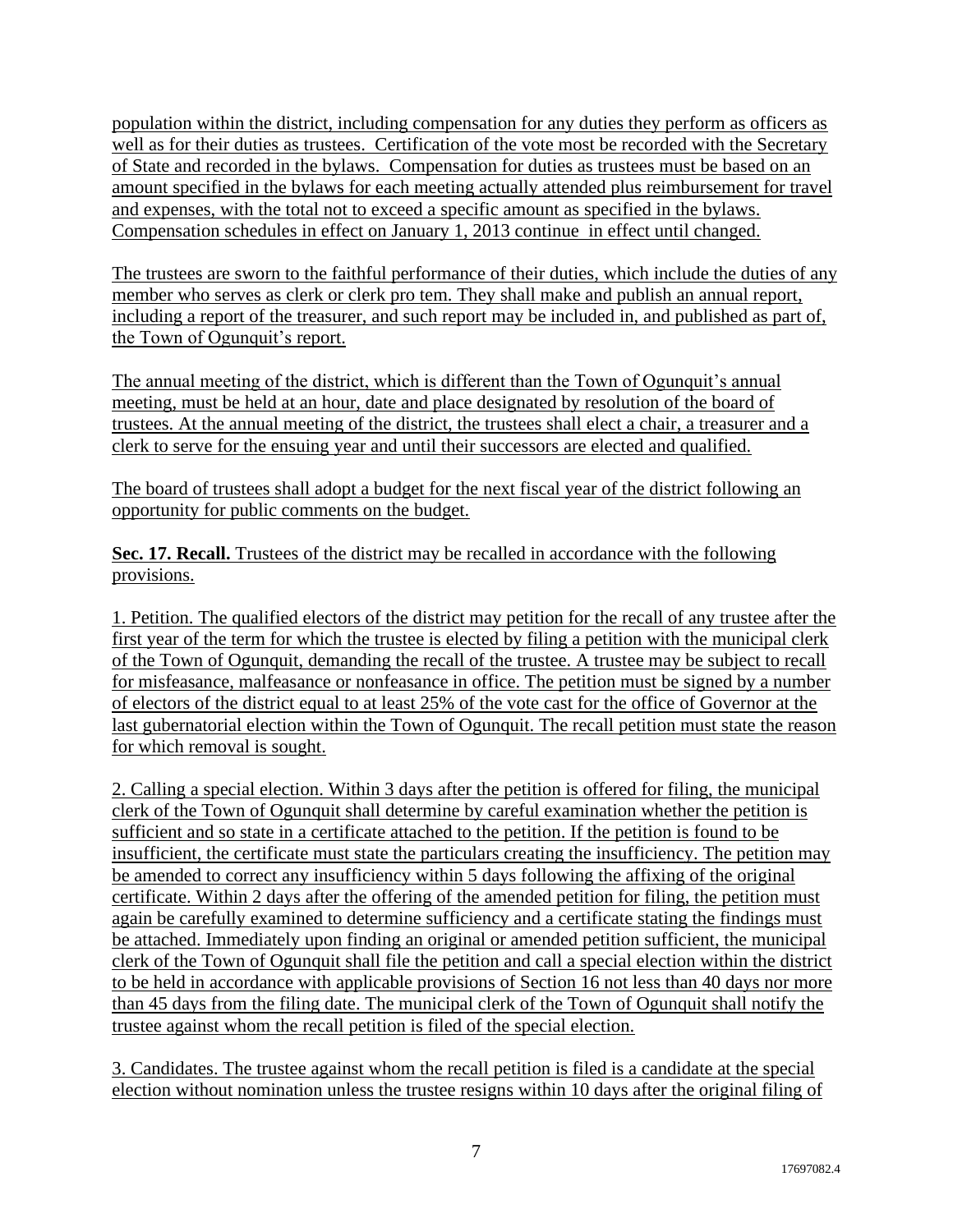the petition. A primary may not be held. Candidates for the office may be nominated in accordance with applicable procedures established under Section 16 by filing nomination papers with the clerk of the Town of Ogunquit, not later than 5 p.m., 14 days preceding the election and have their names placed on the ballot at the special election.

4. Election. The trustee against whom a recall petition has been filed shall continue to perform the duties of the office until the result of the special election is officially declared. The ballot for the special election must contain the names of all qualified candidates and include the following heading:

"Recall Election for Trustee of the Ogunquit Sewer District. Vote for one by placing a cross or check mark beside the name of the person for whom you are voting"

The person receiving the highest number of votes at the special election is elected for the remainder of the term. If the incumbent receives the highest number of votes, the incumbent continues in office. If another person receives the highest number of votes, that person succeeds the incumbent, if qualified, within 10 days after receiving notification.

5. Further recalls prohibited. After one recall petition and special election, a further recall petition may not be filed against the same trustee during the term for which that trustee was elected.

**Sec. 18. Special meeting; qualifications of voters of district.** Special meetings of the district may be called by the board of trustees at any time and notice of those special meetings stating the place and time of the special meeting and the business to be transacted must be signed by the chair or clerk of the board of trustees and must be conspicuously posted in at least 2 public places within the district, not less than 7 days inclusive of Sundays, before the meeting. Any such meeting may be adjourned from time to time by vote of the qualified voters present at the meeting, though less than a quorum, and without notice of the time and place of the adjourned session, other than announcement at the meeting. Eleven persons qualified to vote in the meetings constitute a quorum. All special meetings of the district are presided over by a moderator chosen in the same manner and having the same authority as moderators of town meetings. All persons resident in the district and qualified to vote for the Governor under the laws of this State are entitled to vote in any special meeting of the district. The registrar of voters of the Town of Ogunquit shall furnish a current list of qualified voters to the trustees by which the trustees shall determine the qualified voters for the purposes of the special meeting.

**Sec. 19. Property tax exempt.** The property, both real and personal, rights and franchises of the district shall be forever exempt from taxation.

**Sec. 20. Authorized to borrow money, to issue bonds and notes.** To procure funds for the purposes of this Charter and for such other expenses as may be necessary for the carrying out of the purposes, the district without a district vote but by action of its board of trustees is authorized to raise funds from sources other than operational activities by receiving government aid and also by borrowing money in accordance with this Section. The district may issue its notes and bonds in one series or in separate series from time to time, as long as the aggregate outstanding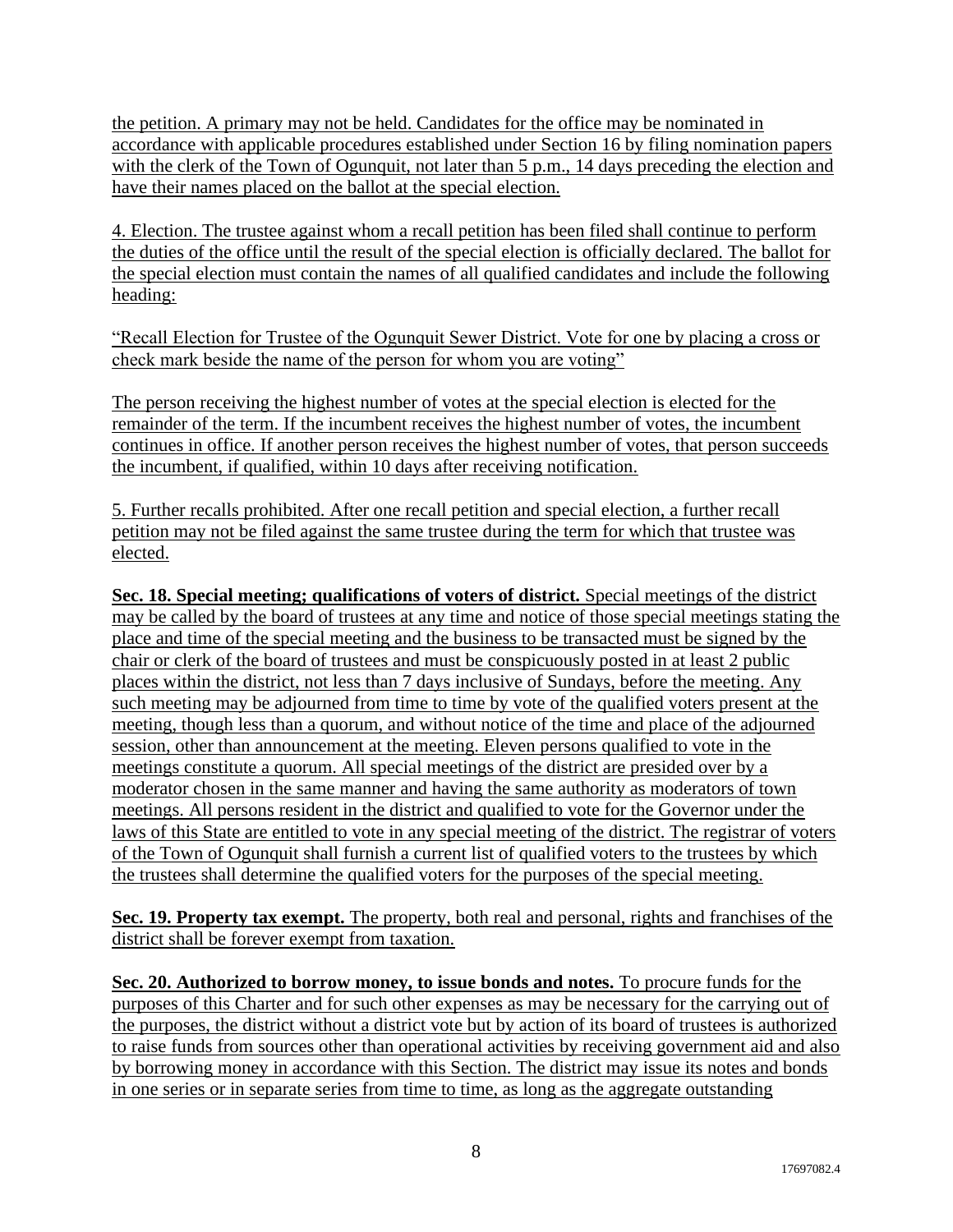principal balance at any one time does not exceed \$12,000,000, unless a higher debt obligation limit is established in accordance with Maine Revised Statutes, Title 38, section 1054, provided that the district may employ the procedures set forth in section 2354 of Title 30-A as an alternative to the procedures in chapter 121 of Title 30-A.

All bonds, notes or other evidences of indebtedness must have inscribed upon their face the words "Ogunquit Sewer District" and must be signed by the treasurer and countersigned by the chair of the board of trustees of the district and, if coupon bonds are issued, the interest coupons attached must bear the facsimile of the signature of the treasurer. Bonds must be issued in accordance with the following provisions.

1. Authorization of bonds. The district may provide by resolution of its board of trustees, without district vote, for the borrowing of money and the issuance from time to time of bonds for any of its corporate purposes, including, but not limited to:

A. Paying and refunding its indebtedness;

B. Paying any necessary expenses and liabilities incurred, including organizational and other necessary expenses and liabilities, whether incurred by the district or a municipality in the district, the district being authorized to reimburse a municipality in the district for any such expenses incurred or paid by the municipality;

C. Paying costs directly or indirectly associated with acquiring properties, paying damages, laying sewers, drains and conduits, constructing, maintaining and operating sewage and treatment plants or systems and making renewals, additions, extensions and improvements to the same, and to cover interest payments during the period of construction and for such period thereafter as the trustees may determine;

D. Providing such reserves for debt service, repairs and replacements or other capital or current expenses as may be required by a trust agreement or resolution securing bonds; or

E. Any combination of these purposes.

Bonds may be issued as general obligations of the district or as special obligations payable solely from particular funds. The principal of and premium, if any, and interest on all bonds are payable solely from the funds provided for that purpose from revenues. For purposes of this Charter, "revenues" means and includes the proceeds of bonds, all revenues, rates, fees, entrance charges, assessments, rents and other receipts derived by the district from the operation of its sewer system and other properties, including, but not limited to, investment earnings and the proceeds of insurance, condemnation, sale or other disposition of properties. All bonds issued by the district are legal obligations of the district and the district is declared to be a quasi-municipal corporation within the meaning of the Maine Revised Statutes, Title 30-A, Section 5701. Bonds may be issued without obtaining the consent of a commission, board, bureau or agency of the State or of a municipality encompassed by the district and without any proceedings or conditions other than those specifically required by this Charter or other applicable law. Bonds issued do not constitute a debt or liability of the State or of a municipality encompassed by the district or a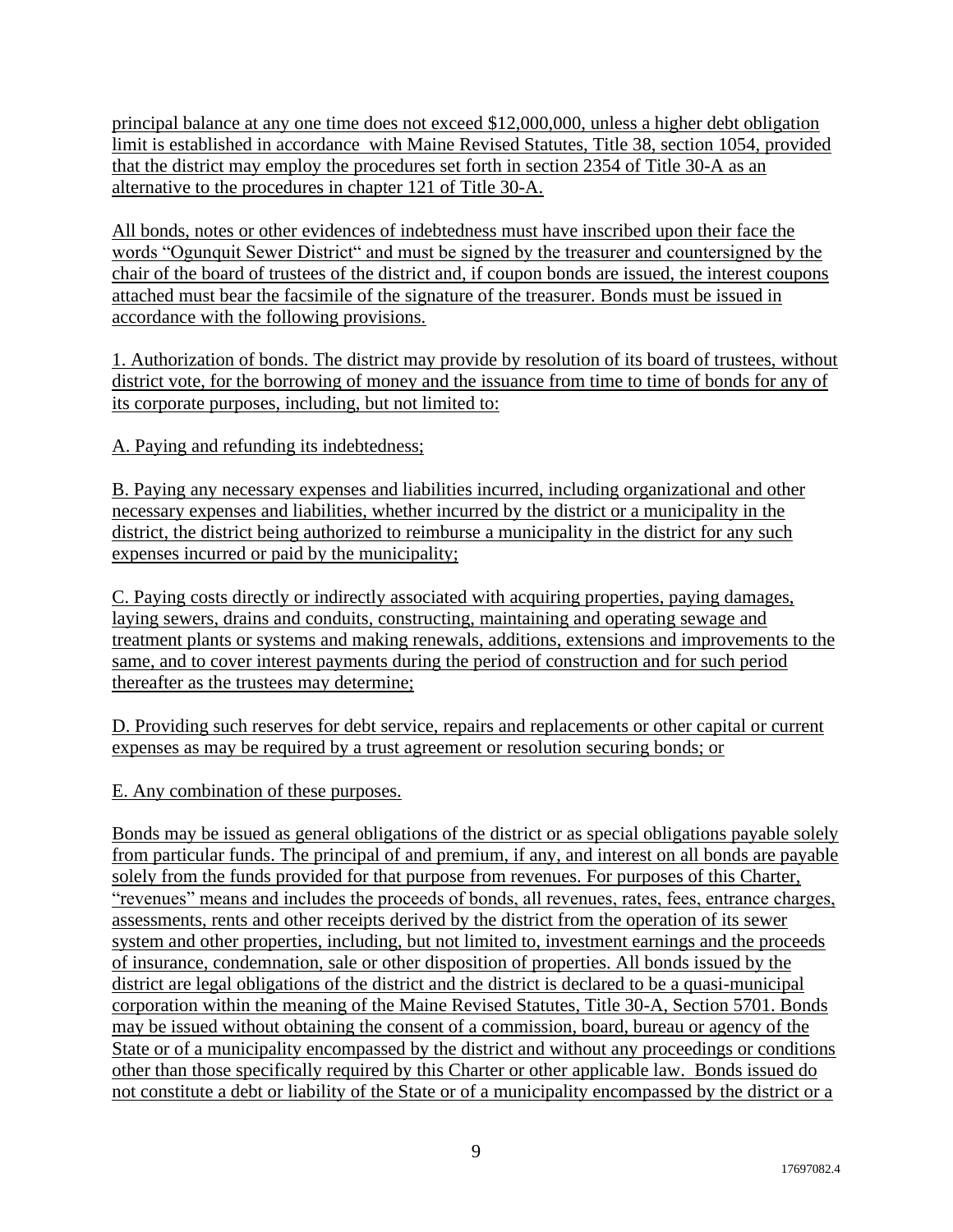pledge of the faith and credit of the State or a municipality. The bonds are payable solely from the funds provided for that purpose, and a statement to that effect must be recited on the face of the bonds.

2. Notes. The district may also provide by resolution of its board of trustees, without district vote, for the issuance from time to time of notes in anticipation of bonds authorized and of notes in anticipation of the revenues to be collected or received in any year or in anticipation of the receipt of federal or state grants or other aid. The issue of these notes is governed by the applicable provisions of this Charter relating to the issue of bonds, except that notes in anticipation of revenue must mature no later than one year from their respective dates, and notes issued in anticipation of federal or state grants or other aid and renewals of such notes must mature no later than the expected date of receipt of those grants or aid. Notes in anticipation of revenue issued to mature less than one year from their dates may be renewed from time to time by the issue of other notes, as long as the period from the date of an original note to the maturity of a note issued to renew or pay the same or the interest on the note does not exceed one year.

The district may enter into agreements with the State or the United States, or an agency of either, or a municipality, corporation, commission or board authorized to grant or loan money to or otherwise assist in the financing of projects of the type that the district is authorized to carry out and to accept grants and borrow money from any such government, agency, municipality, corporation, commission or board as may be necessary or desirable to accomplish the purposes of the district.

3. Maturity; interest; form; temporary bonds. The bonds issued under this Charter must be dated, must mature at such time or times not exceeding 40 years from their date or dates and must bear interest at such rate or rates as may be determined by the board of trustees, and may be made redeemable before maturity, at the option of the district, at such price or prices and under such terms and conditions as may be fixed by the board of trustees prior to the issuance of the bonds. The board of trustees shall determine the form of the bonds, including any interest coupons to be attached to the bonds, and the manner of execution of the bonds, and shall fix the denomination or denominations of the bonds and the place or places of payment of principal and interest, which may be at any bank or trust company inside or outside the State. Bonds must be executed in the name of the district by the manual or facsimile signature of such officer or officers as may be authorized in the resolution to execute the bonds, but at least one signature on each bond must be a manual signature. Coupons, if any, attached to the bonds must be executed with the facsimile signature of the officer or officers of the district designated in the resolution. If an officer whose signature or a facsimile of whose signature appears on any bonds or coupons ceases to be an officer before the delivery of the bonds, the signature or its facsimile is valid and sufficient for all purposes as if the officer had remained in office until the delivery. Notwithstanding any of the other provisions of this Charter or any recitals in any bonds issued under this Charter, all such bonds are deemed to be negotiable instruments under the laws of this State. The bonds may be issued in coupon or registered form, or both, as the board of trustees may determine, and provision may be made for the registration of any coupon bonds as to principal alone and as to both principal and interest and for the reconversion into coupon bonds of any bonds registered as to both principal and interest. The board of trustees may sell the bonds in such manner, either at public or private sale, and for such price as the board may determine to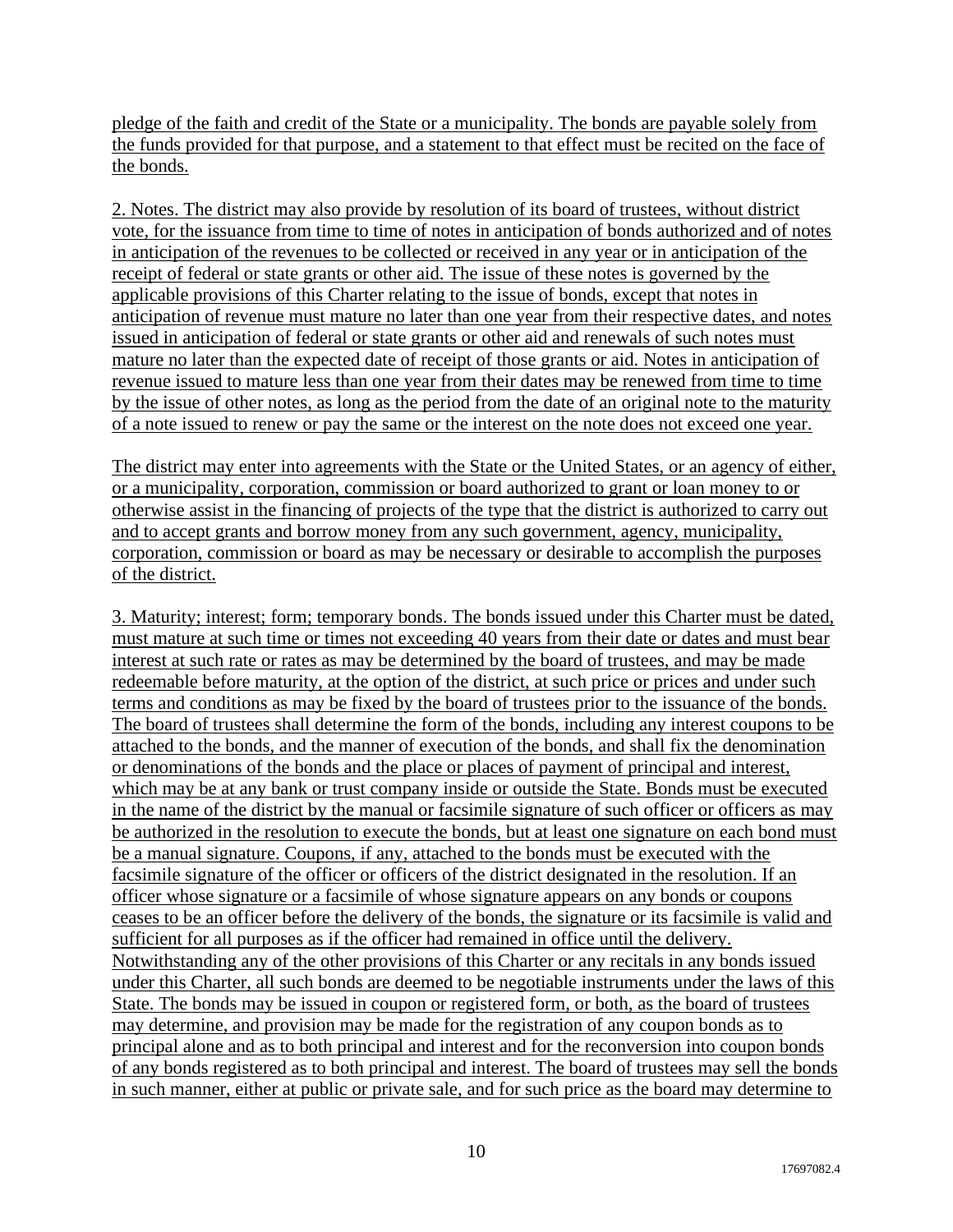be for the best interest of the district. The proceeds of the bonds of each issue must be used solely for the purpose for which those bonds have been authorized and must be disbursed in such manner and under such restrictions, if any, as the board of trustees may provide in the resolution authorizing the issuance of the bonds or in the trust agreement securing the bonds. The resolution providing for the issuance of bonds and a trust agreement securing the bonds may contain such limitations upon the issuance of additional bonds as the board of trustees may determine proper, and these additional bonds must be issued under such restrictions and limitations as may be prescribed by that resolution or trust agreement. Prior to the preparation of definitive bonds, the board of trustees may, under like restrictions, issue interim receipts or temporary bonds, with or without coupons, exchangeable for definitive bonds when those bonds are executed and are available for delivery. The board of trustees may provide for the replacement of any bond that is mutilated, destroyed or lost.

4. Pledges and covenants; trust agreement. In the discretion of the board of trustees of the district, an issue of bonds may be secured by a trust agreement by and between the district and a corporate trustee, which may be a trust company inside or outside the State.

The resolution authorizing the issuance of the bonds or the trust agreement may pledge or assign, in whole or in part, the revenues and other money held or to be received by the district and any accounts and contract or other rights to receive the same, whether then existing or thereafter coming into existence and whether then held or thereafter acquired by the district, and the proceeds of the bonds, but may not convey or mortgage the sewer system or any other properties of the district. The resolution may also contain provisions for protecting and enforcing the rights and remedies of the bondholders as may be reasonable and proper and not in violation of law, including, but not limited to, covenants setting forth the duties of the district and the board of trustees in relation to the acquisition, construction, reconstruction, improvement, repair, maintenance, operation and insurance of its sewer system or of its other properties; the fixing and revising of rates, fees and charges; the application of the proceeds of bonds; the custody, safeguarding and application of revenues; and defining defaults and providing for remedies in the event of a default, that may include the acceleration of maturities, the establishment of reserves and the making and amending of contracts. The resolution or trust agreement may set forth the rights and remedies of the bondholders and of the trustee, if any, and may restrict the individual right of action by bondholders as is customary in trust agreements or trust indentures securing bonds or debentures of corporations. In addition, the resolution or trust agreement may contain such other provisions as the board of trustees may determine reasonable and proper for the security of the bondholders. All expenses incurred in carrying out the resolution or trust agreement may be treated as a part of the cost of operation. The pledge by a resolution or trust agreement is valid and binding and is deemed continuously perfected for the purposes of the Uniform Commercial Code from the time when the pledge is made. All revenues, money, rights and proceeds pledged and thereafter received by the district are immediately subject to the lien of the pledge without any physical delivery or segregation or further action under the Uniform Commercial Code or otherwise, and the lien of the pledge is valid and binding against all parties having claims of any kind in tort, contract or otherwise against the district irrespective of whether those parties have a notice of the lien of the pledge.

The resolution authorizing the issuance of bonds under this Charter, or a trust agreement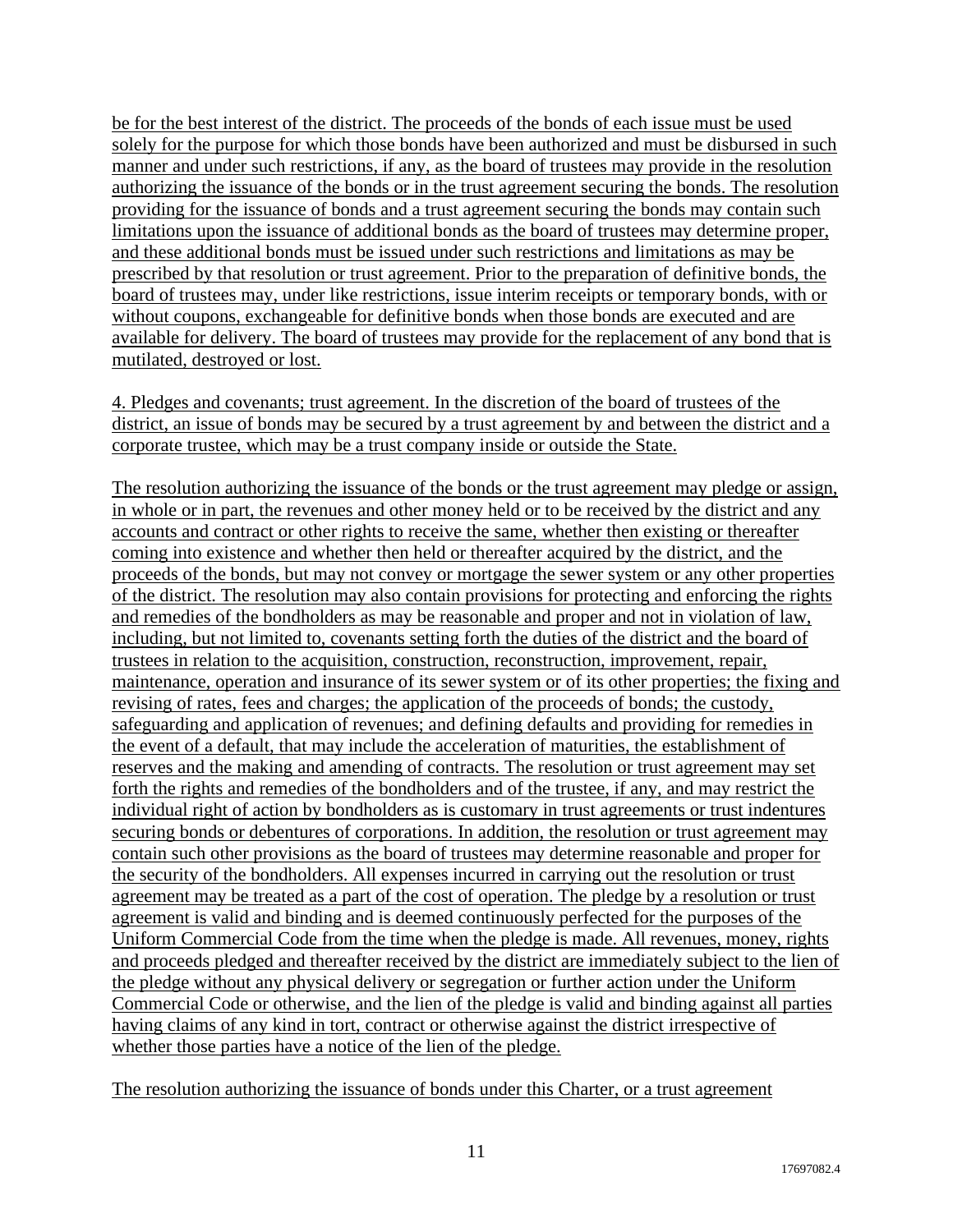securing those bonds may provide that all or a sufficient amount of revenues, after providing for the payment of the cost of repair, maintenance and operation and reserves as may be provided in the resolution or trust agreement, must be set aside at regular intervals as may be provided in the resolution or trust agreement and deposited in the credit of a fund for the payment of the interest on and the principal of bonds issued under this Charter as the payment becomes due, and the redemption price or purchase price of bonds retired by call or purchase. The use and disposition of money to the credit of the fund are subject to such regulations as may be provided in the resolution authorizing the issuance of the bonds or in the trust agreement securing the bonds and, except as may otherwise be provided in the resolution or trust agreement, the fund must be a fund for the benefit of all bonds without distinction or priority of one over another.

5. Trust funds. Notwithstanding any other law, all money received pursuant to the authority of this Charter is deemed to be trust funds, to be held and applied solely as provided in this Charter. The resolution authorizing the issuance of bonds or the trust agreement securing the bonds must provide that any officer to whom, or bank, trust company or other fiscal agent to which, that money is paid shall act as trustee of that money and must hold and apply the same for the purposes of this Charter, subject to such regulations as may be provided in the resolution or trust agreement or as may be required by this Charter.

6. Remedies. A holder of bonds issued under this Charter or of any of the coupons appertaining to the bonds, and the trustee under a trust agreement, except to the extent the rights given may be restricted by the resolution authorizing the issuance of those bonds or trust agreement, may, either at law or in equity, by suit, action, mandamus or other proceeding, including proceedings for the appointment of a receiver to take possession and control of the properties of the district, protect and enforce all rights under the laws of the State or granted under this Charter or under the resolution or trust agreement, and may enforce and compel the performance of all duties required by this Charter or by the resolution or trust agreement to be performed by the district or by an officer of the district, including the fixing, charging and collecting of rates, fees and charges for the use of or for the services and facilities furnished by the district.

7. Refunding bonds. The district by resolution of its board of trustees, without district vote, may issue refunding bonds for the purpose of paying its bonds at maturity or upon acceleration or redemption. The refunding bonds may be issued at such time prior to the maturity or redemption of the refunded bonds as the board of trustees determines to be in the public interest. The refunding bonds may be issued in sufficient amounts to pay or provide the principal of the bonds being refunded, together with any redemption premium on the refunding, any interest accrued or to accrue to the date of payment of the bonds, the expenses of issue of the refunding bonds, the expenses of redeeming the bonds being refunded and such reserves for debt service or other capital or current expenses from the proceeds of the refunding bonds as may be required by a trust agreement or resolution securing bonds. The issue of refunding bonds, the maturities and other details of the refunding bonds, the security for the refunding bonds, the rights of the holders of the refunding bonds, and the rights, duties and obligations of the district in respect of the same are governed by the applicable provisions of the Maine Revised statutes, Title 38, chapter 11 relating to the issue of bonds other than refunding bonds.

8. Tax exemption. All bonds, notes or other evidences of indebtedness issued under this Charter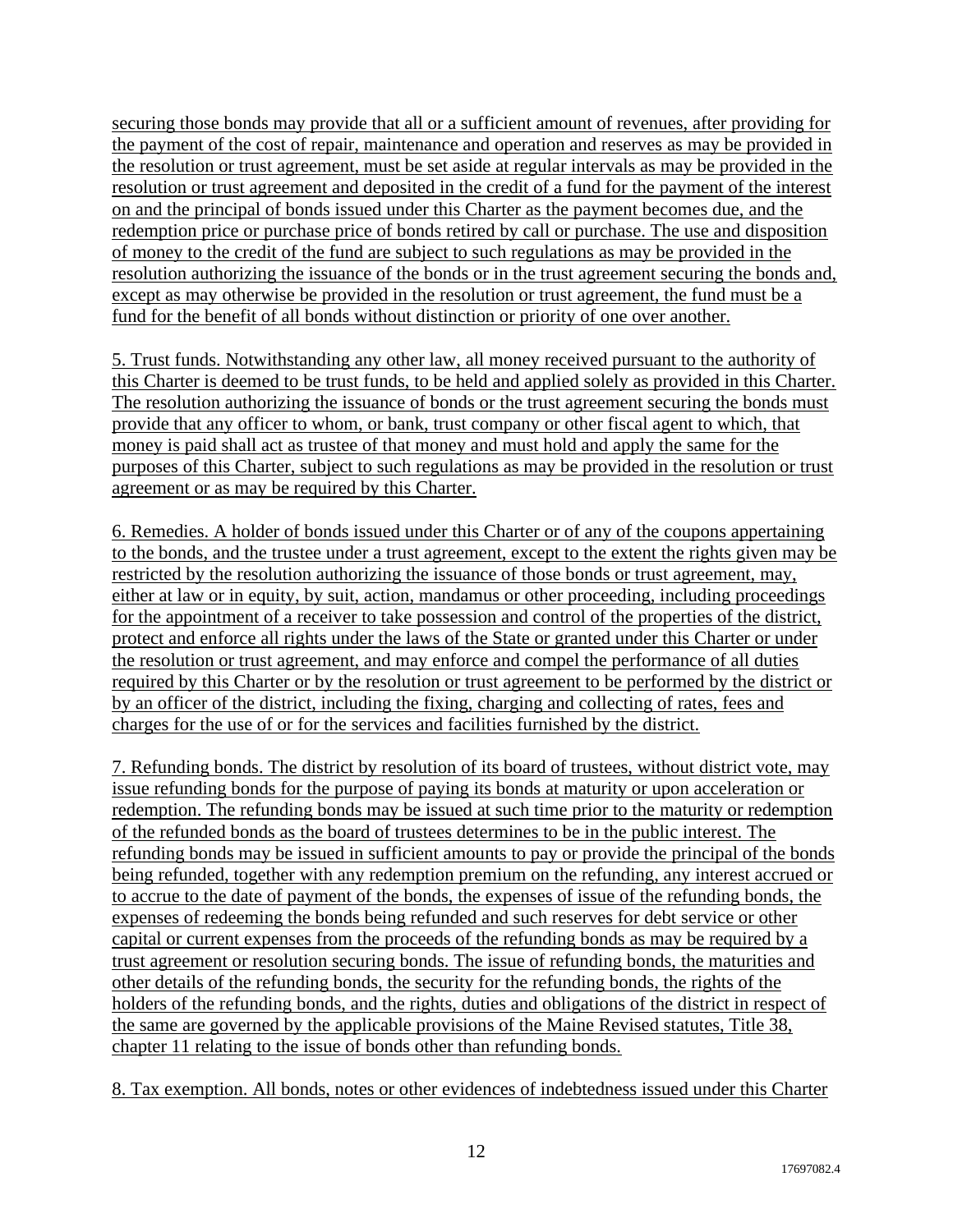and their transfer and the income from bonds, notes or other evidences of indebtedness, including any profit made on the sale of bonds, notes or other evidences of indebtedness are exempt from taxation within the State.

9. Bonds declared legal investments. Bonds and notes issued by the district under this Charter are securities in which all public officers and public bodies of the State and its political subdivisions, all insurance companies and associations and other persons carrying on an insurance business, trust companies, banks, bankers, banking associations, savings banks and savings associations, including savings and loan associations, credit unions, building and loan associations, investment companies, executors, administrators, trustees and other fiduciaries, pension, profit-sharing, retirement funds and other persons carrying on a banking business, and all other persons who are authorized to invest in bonds or other obligations of the State, may properly and legally invest funds, including capital in their control or belonging to them. The bonds and notes are made securities that may properly and legally be deposited with and received by any state, municipal or public officer, or an agency or political subdivision of the State, for any purpose for which the deposit of bonds or other obligations of the State is now or may hereafter be authorized by law.

**Sec. 21. Investments.** Investments by the district are governed by Maine Revised Statutes, Title 38, section 1055.

**Sec. 22. Rates and tolls; application of revenues.** All individuals, firms and corporations, whether public, private or municipal shall pay to the treasurer of the district rates, tolls, rents, entrance charges and other lawful charges established by the board of trustees in accordance with this Charter for the service used or available to them. The sewer rates may be adjusted for the quality and character of the material discharged into the sewer system and may include discounts and late charges, rates for the district's connection fees, impact fees and readiness to serve charge against owners or persons in possession or against whom the taxes are assessed of all buildings or premises intended for human habitation or occupancy, whether occupied or not, that abut on a street or location through which the district has constructed a sewer line or that are within 150 feet of a sewer line constructed by the district. Even if the buildings or premises are not actually connected to the sewer line.

In this Charter, the words "other lawful charges" or "other charges" include, but are not limited to, interest on delinquent accounts at a rate not to exceed the highest lawful rate set by the Treasurer of State of municipal taxes.

Rates, tolls, rents and entrance charges must be uniform within the district if the cost to the district of installation and maintenance of sewers or their appurtenances and the cost of service is substantially uniform; but nothing precludes the district from establishing a higher rate, toll, rent or entrance charge than the regular rates, tolls, rents and entrance charges in sections where, for any reason, the cost to the district of construction and maintenance or the cost of service exceeds the average, but the higher rates, tolls, rents and entrance charges must be uniform throughout the sections where they apply. Rates, tolls, rents and entrance charges for services provided in adjoining municipalities shall be established by the trustees based on costs associated with said services, and are not subject to a requirement of uniformity.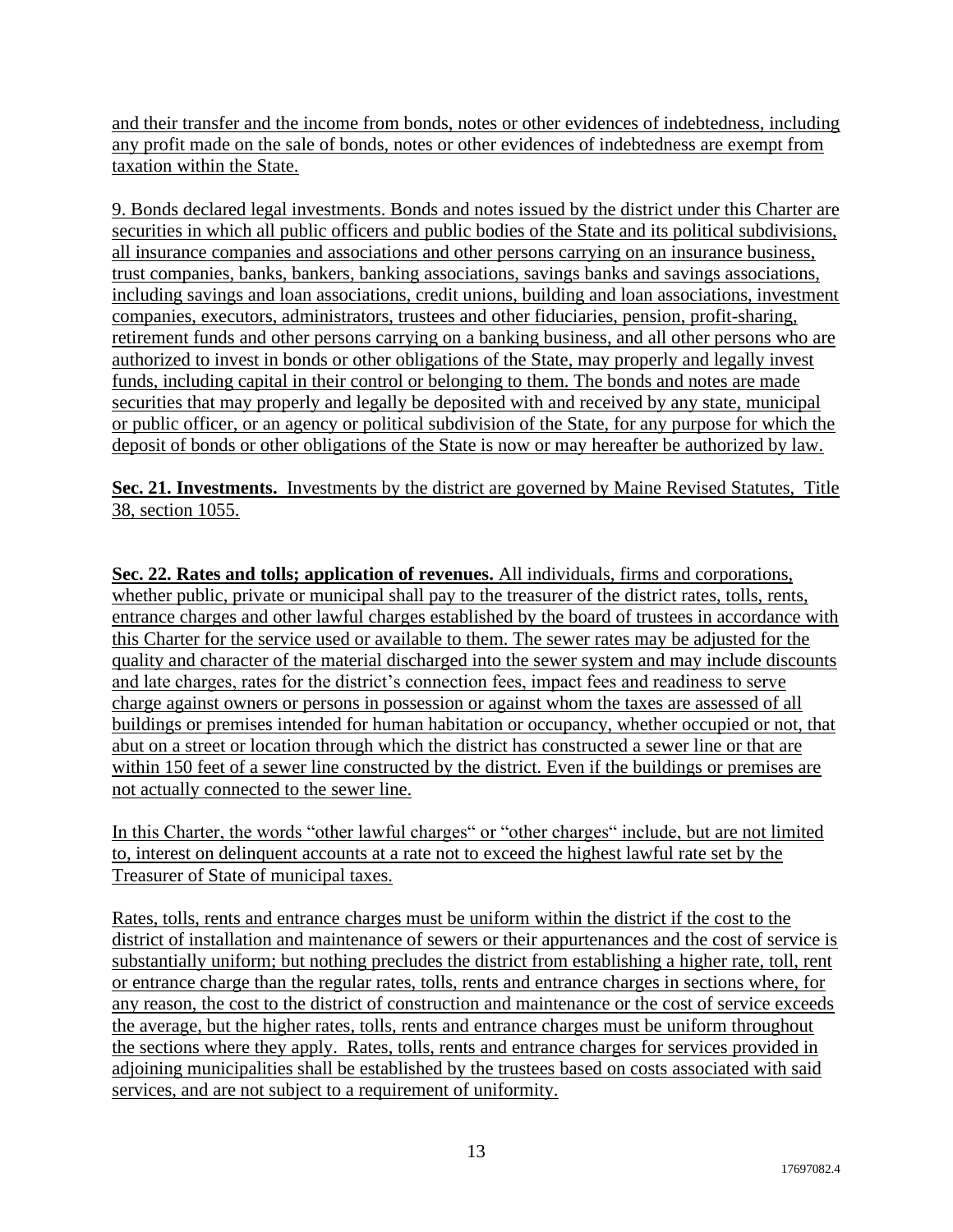Prior to the adoption of a new rate schedule, the board of trustees shall hold a public hearing regarding the proposed rate schedule. The board of trustees shall publish the proposed rates and notice of the hearing at least once in a newspaper having a general circulation in the district not less than 7 days prior to the hearing. The district shall mail to each ratepayer a notice of the public hearing and the proposed new rate at least 14 days prior to the hearing.

Notwithstanding any other provision of law, districts that share, supply or contract with another district for service shall establish rates, tolls, rent and entrance charges mutually agreeable to the board of each participating district.

The sewer rates, tolls, rents and entrance charges, assessments and other lawful charges established by the board of trustees in accordance with this Charter must be fixed and adjusted to produce in the aggregate revenue at least sufficient, together with any other money available, to:

1. Current operating expenses. Pay the current expenses of operating and maintaining the sewerage, drainage and treatment system of the district;

2. Payment of interest and principal. Pay the principal of, premium, if any, and interest on all bonds and notes issued by the district under this Charter and the Maine Revised Statutes, Title 38, chapter 11 as the same become due and payable;

3. Sinking fund for retirement of obligations; repairs; replacement; renewals. Create and maintain sinking funds and other reserves for retirement of obligations as may be required by any trust agreement or resolution securing bonds and notes and provide funds for paying the cost of all necessary repairs, replacements and renewals of the sewerage, drainage and treatment systems of the district;

4. Pay for repairs, etc. Provide funds for paying the cost of all necessary repairs, replacements ad renewals of the sewerage, drainage and treatment systems of the district; and

5. Payment of obligations. Pay or provide for all amounts that the district may be obligated to pay or provide for by law or contract, including a resolution or contract with or for the benefit of the holders of its bonds and notes.

**Sec. 23. Assessments for sewer construction against lots benefited.** When the district has constructed a common sewer or constructed or acquired other improvements associated with a common sewer, the trustees may, if they so determine, in order to recover the expenses of the construction, determine what lots or parcels of land, whether or not buildings or other structures are located on the lots or parcels of land or whether or not they are otherwise improved, are benefited by such sewer, construction or acquisition. The district shall then estimate and assess upon such lots and parcels of land, and against the owner of the lots or parcels of land, or person in possession or against whom taxes on the lots or parcels of land are assessed, whether the person to whom the assessment is so made is the owner, tenant, lessee or agent, or against the heirs or devisees of a deceased owner without designating any of them by name and whether the same is occupied or not, a sum reflecting an appropriate portion of the expenses of constructing the common sewer or acquisition of other improvements, the amount assessed not to exceed the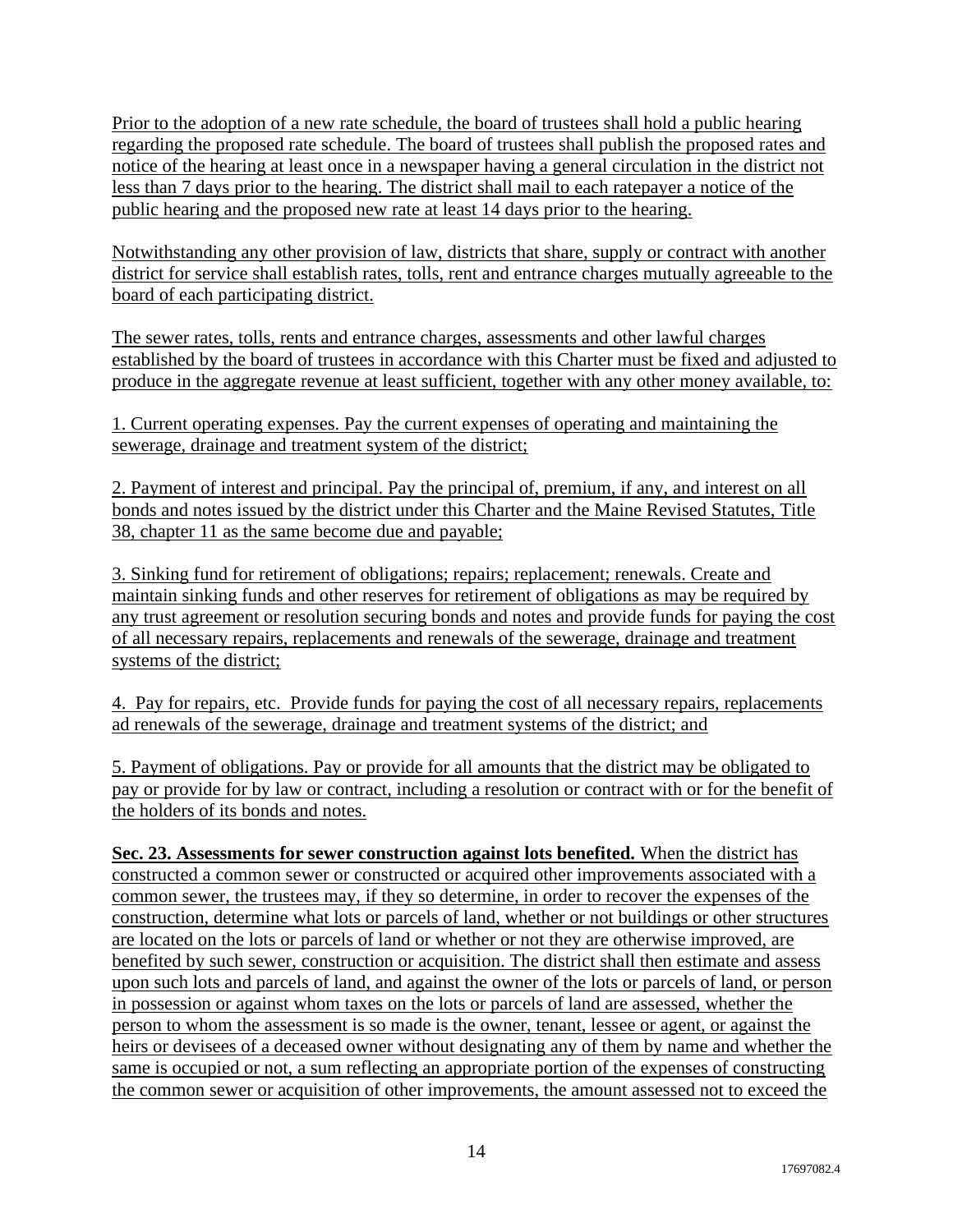amount of such benefit as the district determines just and equitable towards defraying the expenses of constructing and completing such sewer, construction or acquisition of other improvements, together with such sewage disposal units and appurtenances as may be necessary. The trustees shall file with the clerk of the district a plan showing the location of such sewer or construction or showing acquisition of other improvements sewage disposal units and their assessment roll containing a statement of the amount assessed upon each lot or parcel of land so assessed, a description of each lot or parcel, and the name of the person against whom the assessment is made. The clerk of the district shall record the same in a book kept for that purpose, and each person so assessed must be notified of the assessment by having an authentic copy of the assessment roll, with an order or notice signed by the clerk of the district, stating the time and place for a hearing upon the subject matter of the assessments, given to each person so assessed or left at the person's usual place of abode in the district at least 10 days before the hearing, or by mailing the same to each person so assessed by certified mail addressed to the persons last known address and by publishing the same once a week, for 3 successive weeks in any newspaper of general circulation in the district, the mailing and the last such publication to be at least 30 days before the hearing. A return made upon a copy of such notice by a notary public or the production of the paper containing such notice or the certificate of the clerk of mailing or publication is conclusive evidence that the notice has been given. At the hearing the trustees shall have the power to revise, increase or diminish any of the assessments, and any revisions, increases or diminutions be in writing and recorded by the clerk of the district. The trustees also have the power to make supplemental assessments for additional expenses it incurs in the construction of common sewers or acquisitions of other improvements. Supplemental assessments may he made within 5 years from the date of any assessment roll whenever it appears any lot or parcel of land benefited has been omitted from the assessment or improperly assessed or any part of the original assessment is invalid or void for any reason. Supplemental assessments may be made according to the procedures and the principles for assessments

**Sec. 24. Right of appeal regarding assessments for sewer construction.** Any person aggrieved by the decision of said trustees as it relates to any assessment for sewer construction shall have the same rights of appeal as are provided in the case of laying out of town ways.

**Sec. 25. Assessments for sewer construction; lien; sheriff's sale.** All assessments and supplemental assessments made under Section 23 create a lien upon each and every lot or parcel of land so assessed and the buildings upon the same. The lien takes effect when the trustees file with the clerk of the district the completed assessment roll, and continues for one year thereafter or for one year after the termination of any appeal; and within 10 days after the date of hearing on the assessment, the clerk of the district shall make out a list of all assessments, the amount of each, and the name of the person against whom the same is assessed, and the clerk shall certify the list and deliver it to the treasurer of the district. If the assessments are not paid within 3 months from the date thereof, the treasurer may bring civil action for the collection of the assessment in the name of the district against the person against whom the assessment is made. The action is begun by writ of attachment commanding the officer serving it to specially attach the real estate upon which the lien is claimed, which must be served as other writs of attachment to enforce liens on real estate. The declaration in such action shall contain a statement of such assessment, a description of the real estate against which the assessment is made, and an allegation that a lien is claimed on the real estate to secure the payment of the assessment. If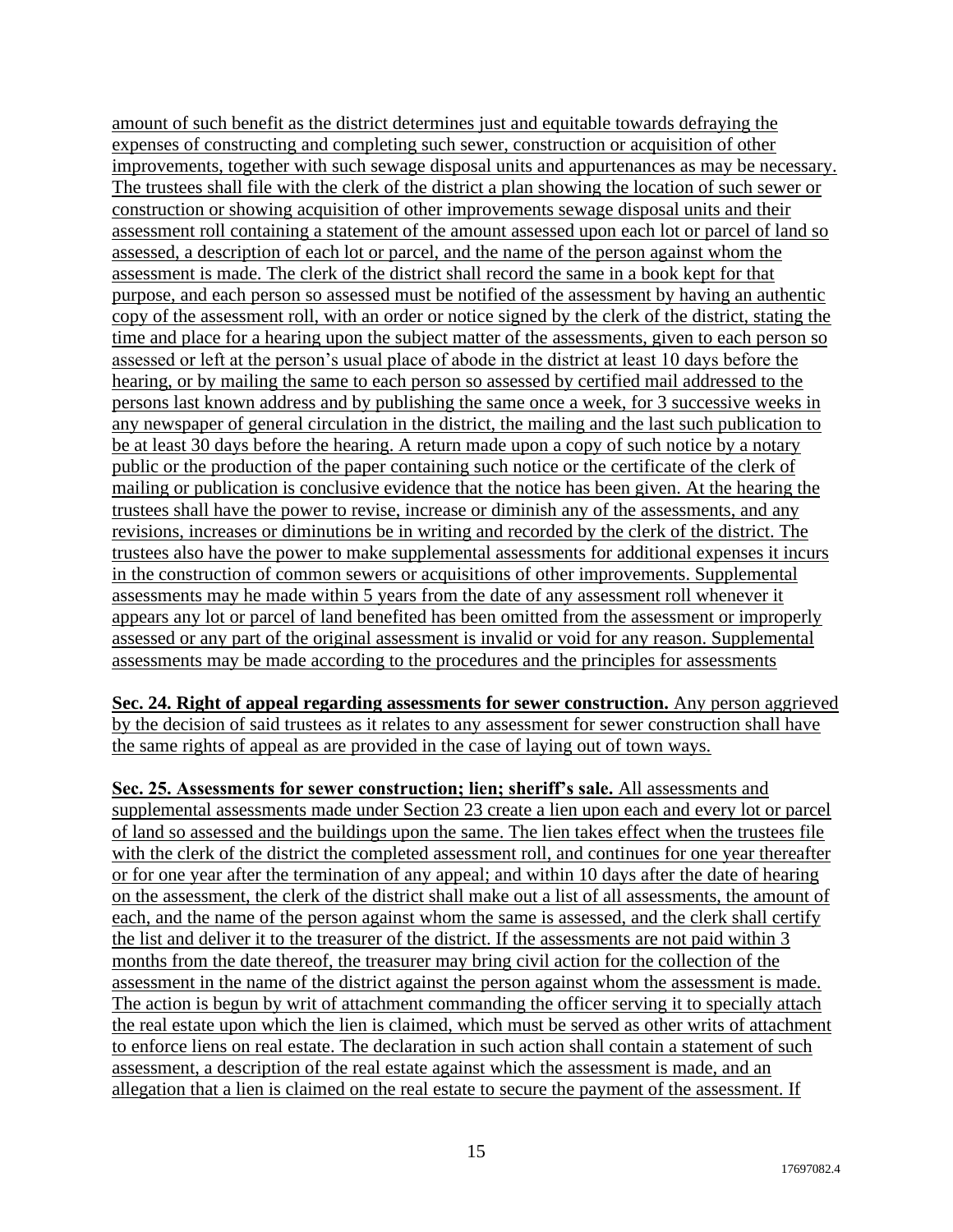service is not made upon the defendant or it appears that any other persons are interested in the real estate, the court shall order further notice of the action as appears proper, and shall allow other persons to become parties to the action. If it appears upon trial of the action that the assessment was legally made against the real estate, and is unpaid, and that there is an existing lien on the real estate for the payment of the assessment, judgment must be rendered for the assessment, interest and costs of suit against the defendants and against the real estate upon which the assessment was made, and execution issued on the assessment to be enforced by sale of the real estate in the manner provided for a sale on execution of real estate attached on original writs; as long as in making the sale, the officer shall follow the procedure in selling and conveying and there must be the same rights of redemption as are provided in the Maine Revised Statutes, Title 36, Section 941.

**Sec. 26. Additional method of collection of assessments.** If assessments under section 23 are not paid and the district does not proceed to collect unpaid assessments by a sheriff's sale of the real estate upon which the assessments are made under section 25, or does not collect or is in any manner delayed or defeated in collecting the assessments by a sheriff's sale of the real estate under section 25. then the treasurer, in the name of the district, may maintain a civil action against the party so assessed for the amount of the assessment or supplemental assessment, as for money paid, laid out and expended, in any court of competent jurisdiction, and in a suit may recover the amount of the assessment, with interest at the rate of 10% per year on the same from the date of the assessment or supplemental assessment, and costs.

**Sec. 27. Assessments paid by other than owner, how recovered.** When any assessment under Section 23 is paid by any person against whom the assessment has been made, who is not the owner of the lot or parcel of land, then the person so paying the same has a lien upon the lot or parcel of land with the buildings on the lot or parcel for the amount of the assessment so paid by the person, and incidental charges, which lien continues for one year and which lien may be enforced in a civil action as for money paid, laid out and expended, and by attachment in the way and manner provided for the enforcement of liens upon buildings and lots under the Maine Revised Statutes Title 36, Section 941.

**Sec. 28. Landlord access to tenant bill payment information.** Landlord access to payment information related to sewer service is governed by the Maine Revised Statutes, Title 38, section 1051.

**Sec. 29. Lien securing collection of rates; lien certificates for collection of assessments on rates; procedure.** Liens on lots or parcels of land created by Section 25, in addition to other methods established by law, may be enforced in the following manner.

There is a lien to secure the payment of rates established under Section 22 and assessments established under Section 23 of this Charter assessed by the district on real estate within the district. This lien arises and is perfected as services are provided and takes precedence of all other claims on such real estate, excepting only claims for taxes. The treasurer of the district has the authority and power to collect the rates, and all rates must be committed to the treasurer.

In addition to other methods previously established by law for the collection of the rates, the lien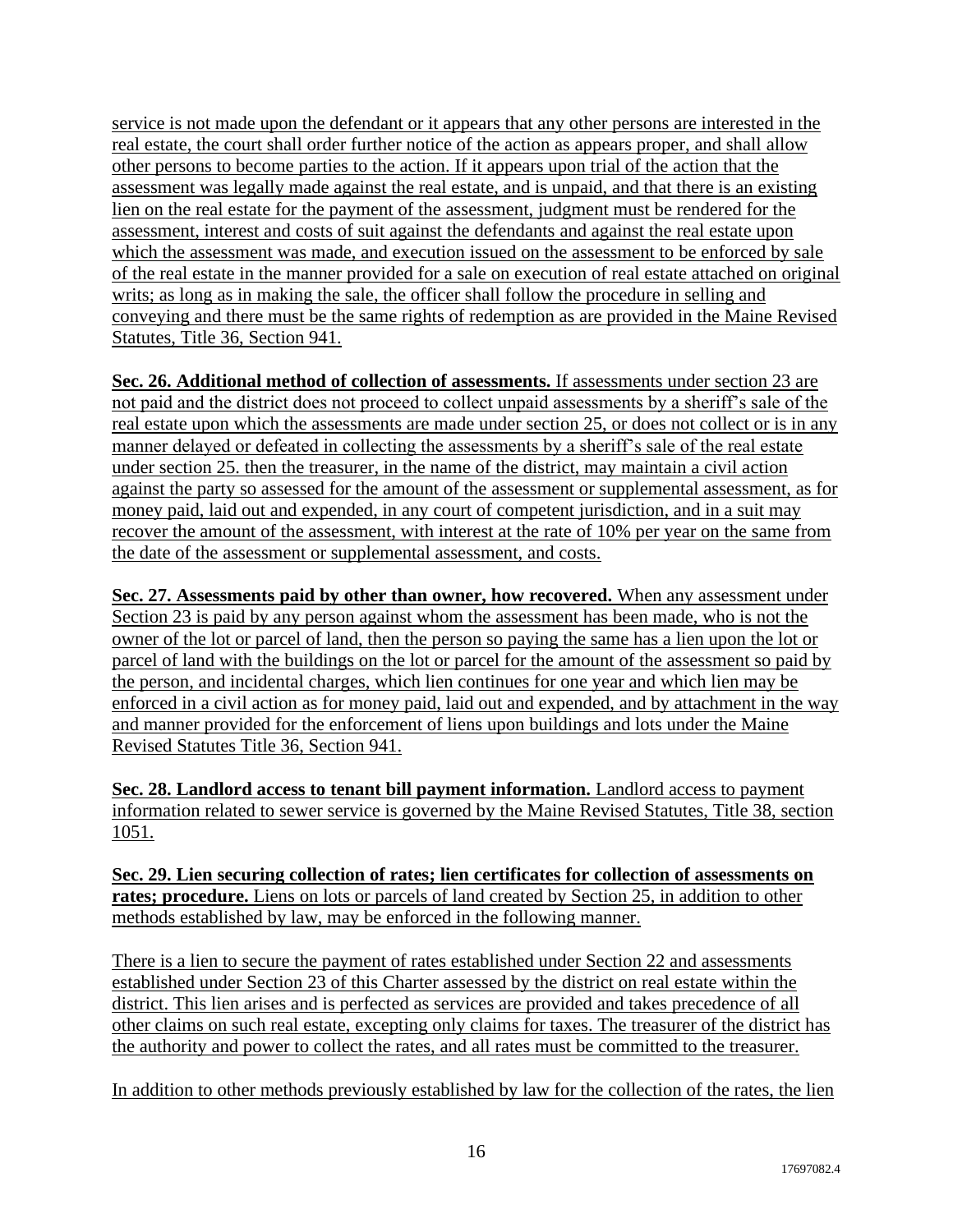created may be enforced in the following manner, as long as in making the assessment there is a description of the real estate served by the several sewers of the district, that is sufficiently accurate to identify the real estate against which any of the several rates may be charged. The treasurer, when a rate, assessment or supplemental assessment has been committed to the treasurer for collection, may, after the expiration of 8 months and within 1 year after commitment to the treasurer of the rate, give to the person against whom the rate, is assessed, or leave at the person's last and usual place of abode, or send by certified mail, return receipt requested, to the person's last known address, a notice in writing signed by the treasurer stating the amount of rate, assessment or supplemental assessment describing the real estate on which the rate is being assessed, alleging that a lien is claimed on the real estate to secure the payment of the rate and demanding the payment of the rate within 10 days after the service of such notice. After the expiration of the 10 days and within 10 days after the expiration, if the rate, assessment or supplemental assessment remains unpaid, the treasurer shall record in the registry of deeds of York County a certificate signed by the treasurer setting forth the amount of the rate, assessment or supplemental assessment a description of the real estate on which the rate is assessed and an allegation that a lien is claimed on the real estate to secure the payment of the rate, assessment or supplemental assessment, that a demand for payment of the rate has been made in accordance with the provisions of this Charter and that the rate remains unpaid. In all cases, the certificate so filed need not contain the allegation that payment of the rate has been demanded. At the time of the recording of the certificate in the registry of deeds as provided in this Section, in all cases such treasurer shall file in the office of the district a true copy of the certificate and also at the time of recording, the treasurer shall mail by certified mail, return receipt requested to each record holder of a mortgage on the real estate, addressed to the mortgage holder at the mortgage holder's last and usual place of abode, a true copy of the certificate. The fee to be charged to the rate-payer or person assessed for the notice and filing must include the costs of mailing copies of the certificate to the record holders of a mortgage on the real estate and the then-current fee charged by the register of deeds for the filing.

The filing of the certificate in the registry of deeds is deemed to create and shall create a mortgage on the real estate to the district having priority over all other mortgages, liens, attachments and encumbrances of any nature, except liens, attachments and claims for municipal property taxes, and shall give the district all the rights usually incident to a mortgage, except that the mortgagee shall not have any right of possession of the real estate until the right of redemption provided for in this Section has expired.

If the mortgage, together with interest and costs has not have been paid within 18 months after the date of filing of the certificate in the registry of deeds as provided in this Section, the mortgage is deemed to have been foreclosed and the right of redemption to have expired.

The treasurer shall notify the party named on the certificate and each record holder of a mortgage on the real estate no more than 45 days nor less than 30 days before the date of foreclosure of the mortgage created under this Section. The notification shall be in writing left at the owner's and all mortgagees' last and usual abode or sent by certified mail, return receipt requested, to the owners and mortgagees at their last known addresses. The notice shall indicate the exact date of foreclosure and include the warnings and other information substantially in the following form: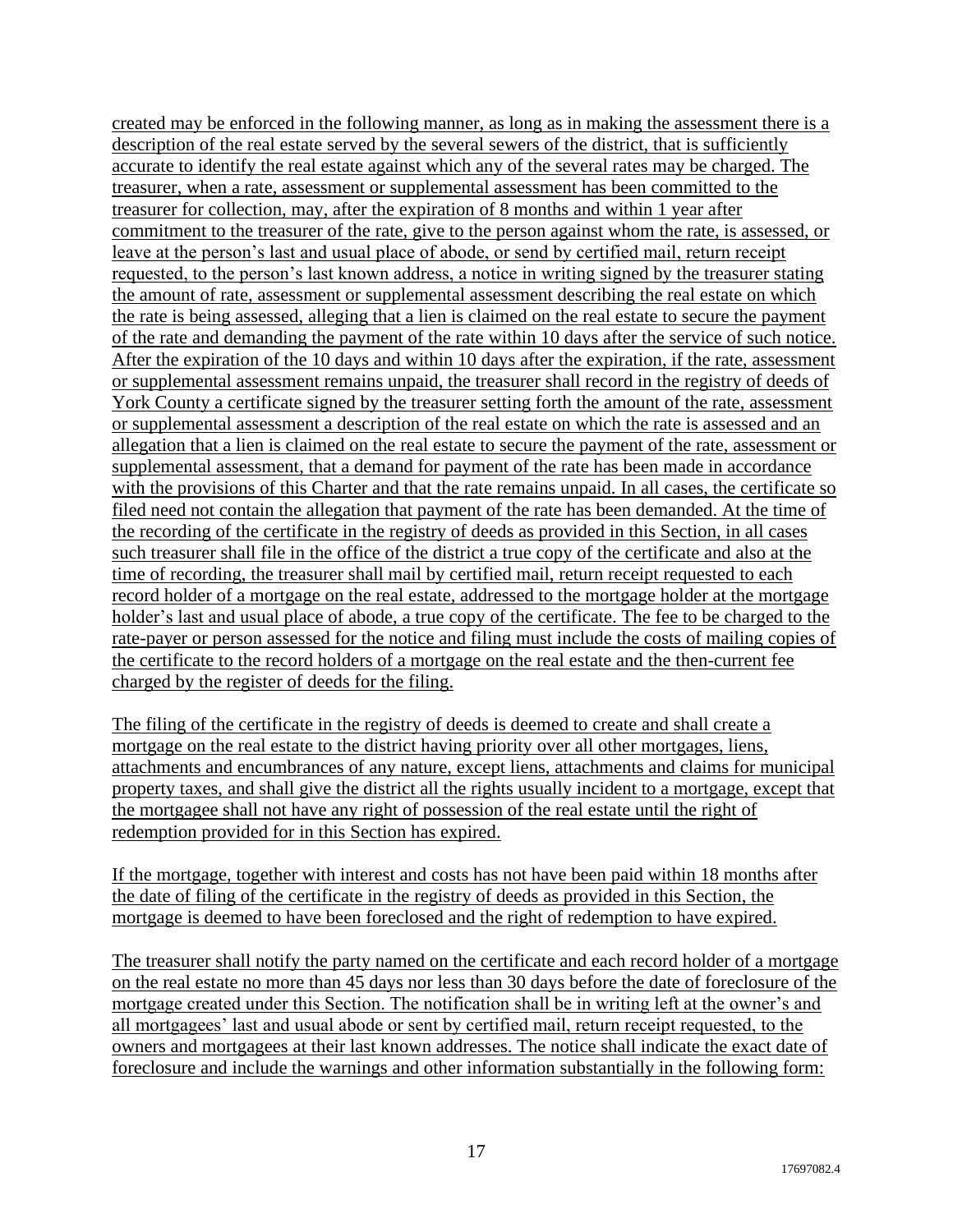## STATE OF MAINE OGUNQUIT SEWER DISTRICT NOTICE OF IMPENDING AUTOMATIC FORECLOSURE OF SEWER LIEN P. & S. L. 2000, c.\_\_

# IMPORTANT: DO NOT DISREGARD THIS NOTICE YOU WILL LOSE YOUR PROPERTY UNLESS YOU TIMELY PAY THE SEWER CHARGES, COSTS AND INTERESTS THAT HAVE BEEN LIENED BY THE OGUNQUIT SEWER DISTRICT

TO:

You are the party named on the Sewer Lien Certificate filed on \_\_\_\_\_\_\_\_, 20\_\_\_, and recorded in the York County Registry of Deeds in Book \_\_\_\_\_, Page \_\_\_\_\_. The filing created a sewer lien mortgage on the real estate described in the Sewer Lien Certificate. On \_\_\_\_\_\_\_\_\_, 20\_\_, the sewer lien mortgage will be foreclosed and your rights to redeem the mortgage and recover your property by paying the sewer charges, costs and interest that are owed will expire.

## IF THE SEWER LIEN FORECLOSES THE OGUNQUIT SEWER DISTRICT WILL OWN YOUR PROPERTY SUBJECT ONLY TO MUNICIPAL TAX LIENS.

If you cannot pay the outstanding sewer charges, costs and interest that are the subject of this notice, please contact me to discuss this notice.

District Treasurer

The filing of the certificate in the registry of deeds shall be sufficient notice of the existence of the mortgage herein provided for. In the event that the rate, interest and costs shall be paid within the period of redemption herein provided for, the treasurer of the district shall discharge the mortgage in the same manner as is now provided for dis charge of real estate mortgages.

The fee to be charged by the district to the ratepayer for such notice and filing shall not exceed \$3 in addition to the fee to be charged to the district by the register of deeds for filing and recording the same.

**Sec. 30. Waiver of Sewer District Lien Foreclosure.** The district's waiver of a lien foreclosure for any lien created pursuant to this Charter is governed by Maine Revised Statutes, Title 38, section 1049.

**Sec. 31. Construction of this Charter; bylaws and regulations authorized; incidental powers and rights.** This Charter shall be construed as authorizing a charge by the district for the use of sewers, sewer systems and treatment works in addition to any other assessments now lawfully imposed by general law. The trustees may adopt such rules and regulations as may be necessary or convenient to carry out the provisions of this Charter. All incidental powers, rights and privileges necessary to the accomplishment of the main objects of this Charter as set forth